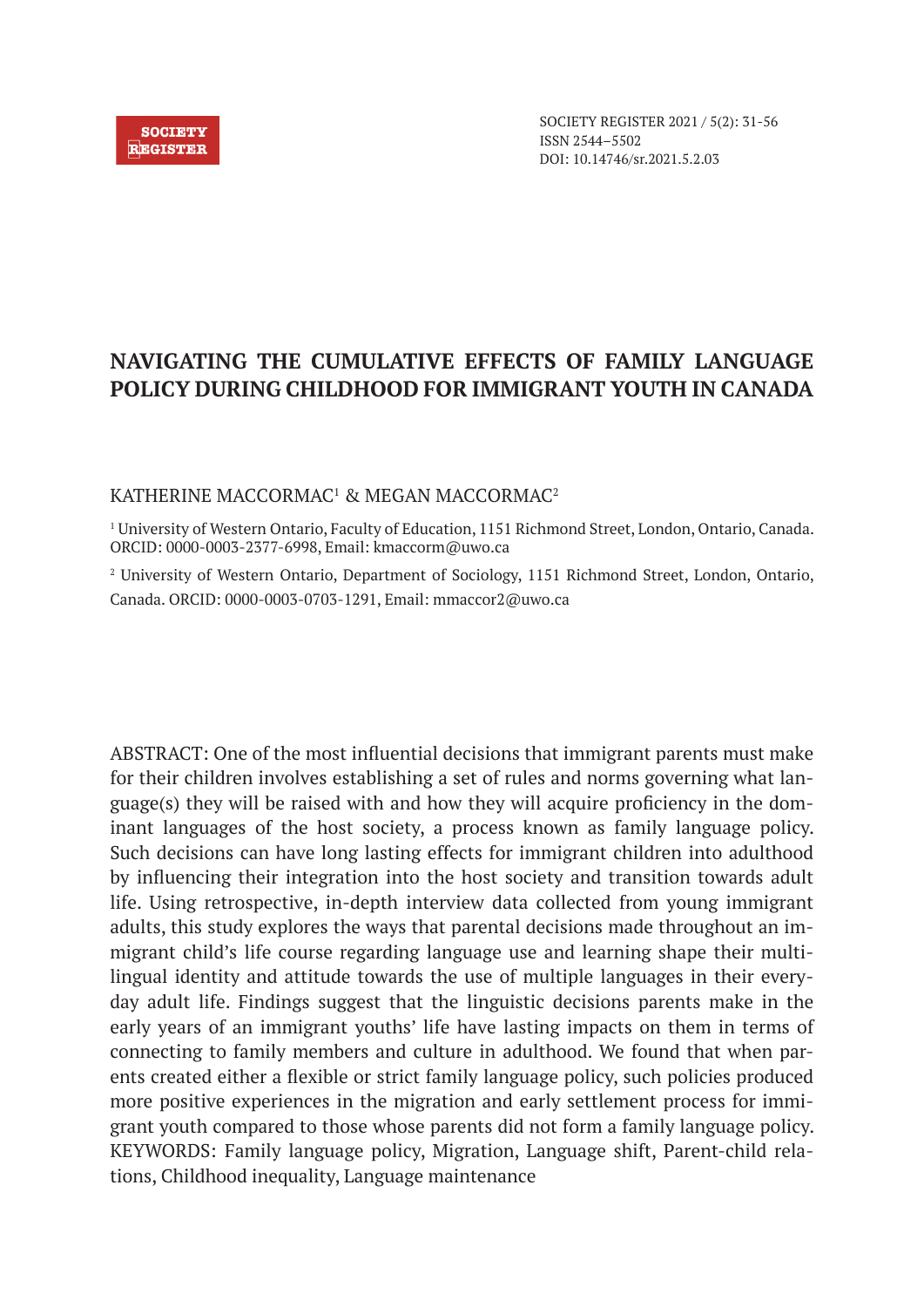#### **INTRODUCTION**

*Immigration, family language policy, and social factors impacting language maintenance goals*

 $A$ s immigrant children and their families adjust to post-migration life, they must make quick decisions regarding their children's future in order to propel them towards upward social mobility. Such decisions can have long lasting effects for immigrant children into adulthood by influencing their integration into the host society and transition towards adult life. Operating at the family-level, one of the most influential decisions that immigrant parents must make involves establishing a set of rules and norms governing what language(s) their children will be raised with and how they will acquire proficiency in the dominant languages of the host society, a process known as family language policy (Canagarajah 2008; Curdt-Christiansen 2009; Schwartz 2010; King and Fogle 2013). The assimilative pressures associated with the immigration process are one of the main reasons why immigrant families opt to create a family language policy (Fishman 1965).

Underlying the development of family language policies are parental beliefs about language which are formed through interactions with different social structures, institutions (i.e. social, political, and economic), dominant language ideologies (Canagarajah 2008; Curdt-Christiansen 2009; King & Fogle 2013) as well as the parents' past childhood experiences being raised in a completely different social context than that of their immigrant children (Bodvarsson & Van den Berg 2010). Also influencing parental decisions about language use and maintenance goals are agentic power dynamics between immigrant parents and their children. Here, such dynamics can cause families to either change or modify language policies to meet the needs of the family unit. In this case, family language policies are viewed by family members as fluid rules that can shift overtime as parents and children adapt to wide-ranging societal and linguistic norms encountered in their everyday lives (Gafaranga 2010; Schwartz 2010). From a cultural development standpoint, the early decisions that parents make regarding the development of family language policies largely determine if heritage languages are transmitted from generation to generation or whether a shift in language(s) will take place (Fishman 1991).

Despite their best efforts, the demands of the migration process do not always represent an easy path forward for immigrant parents when it comes to developing policies for the use and maintenance of languages within the family unit (Bacallao & Smokowski 2007; Kim, Conway-Turner, Sherif-Trask, & Woolfolk 2006). In some cases, the planning and development of family language policies within immigrant families hinges on whether the increased demands of economic and social survival in the host society will take greater priority over language maintenance goals. When economic survival becomes part of the family language planning process, immigrant parents often find themselves in the difficult position of shifting their parenting strategies to adapt to their new lives and social roles in the host society (Bacallao & Smokowski 2007; Kim, Conway-Turner, Sherif-Trask, & Woolfolk 2006).

Studies have shown that shifts in parenting can have a direct and cumulative impact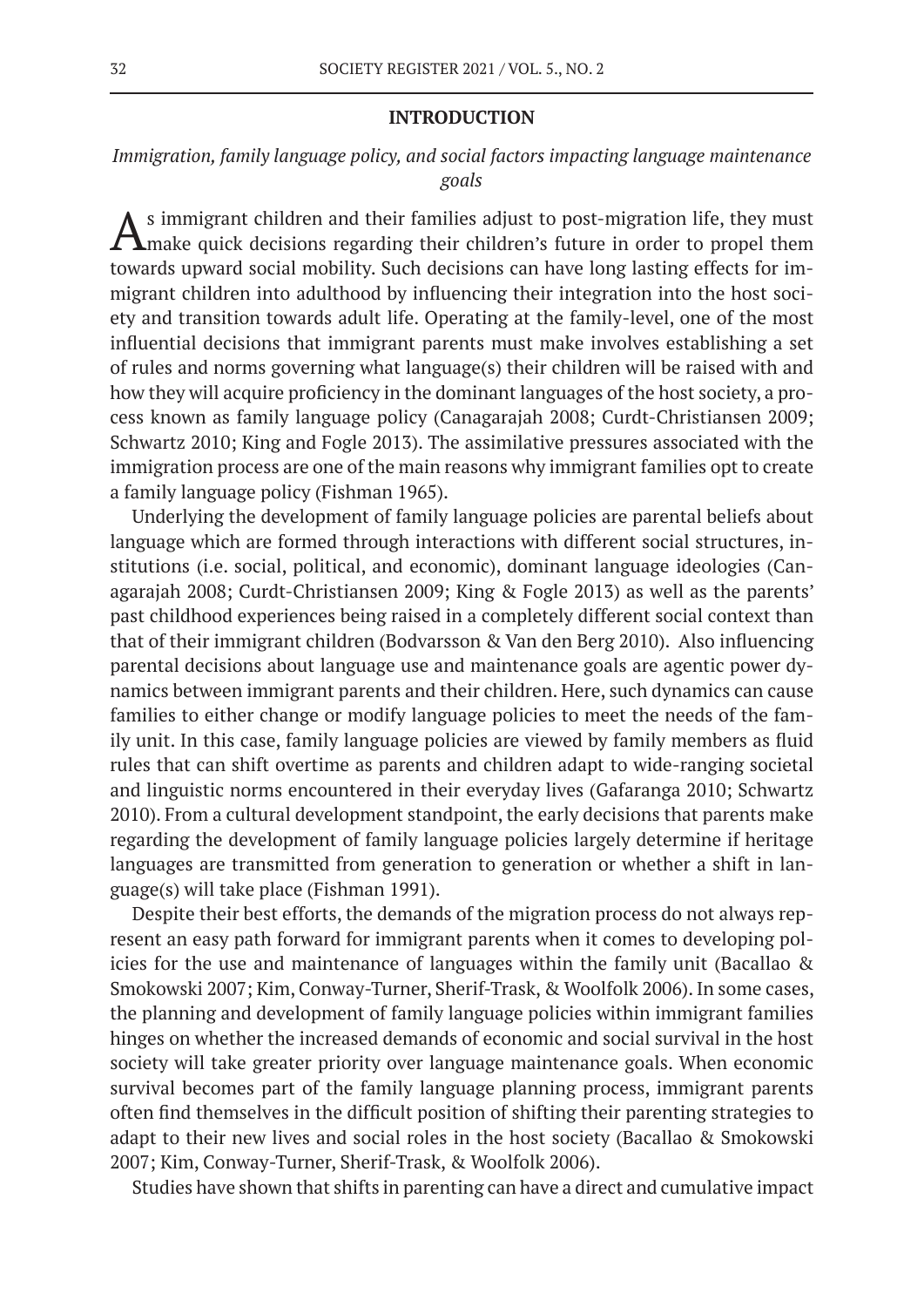on the relationship and attachment that immigrant children form with their mother tongue(s) (Fishman 2001). For example, as less parental guidance and time is devoted to maintaining linguistic customs from the country of origin, immigrant families are more likely to experience a linguistic shift to the majority language of the host society. As such, the parental role in transmitting linguistic skill sets to children is positively associated with the transmission of inequality across generations as diverse multilingual repertoires become replaced by a shift towards monolingualism (Stevens & Ishizawa 2007; Nesteruk 2010). Parental decisions to reduce the use of heritage language(s) post-migration is often strongly related to the needs of social acceptance of the family in the new society and economic survival of being disadvantaged prior to migration (Canagarajah 2008).

# *Language shift shaped through linked lives and generational forces*

Although the terms "immigrant" and "migrant" are often thought of as statuses describing an individual, research on the immigration process shows that it is an important life course event linking individuals over multiple generations (see Glick 2010; Jasso 2003; Elder 1994). For instance, when young children migrate with their parents, the distinctive parental roles that mothers and fathers perform during the migration process greatly impacts the child during the migration and resettlement process. Both Elder (1994) and Hagan, MacMillan, and Wheaton, (1996) identify that strong parental support during and after the migration process is positively associated with successful adaptation to the new host society for immigrant children. Conversely, when fathers exhibit indifferent or unsupportive parenting styles during and after the migration process, children are far more likely to have difficulty coping in their new surroundings (Hagan, MacMillan, & Wheaton 1996).

Evidence overwhelmingly suggests that mothers play an integral role in fulfilling the family's language maintenance goals by not only reinforcing language use through family interactions, but also by supporting the linguistic development of their children both inside and outside the home (Nesteruk 2010; Tannenbaum 2003). The primary motivation behind this role is often fueled by maternal beliefs that the maintenance of the family's mother tongue(s) will aid in intergenerational communication with extended kin and provide their children with an added linguistic skill for increased academic and economic success. For many immigrant mothers, they see their role in the process of family language policy and planning as being that of a gatekeeper who provides a bridge for the family between their pre- and post-migration linguistic selves (Kwon 2017).

Childhood inequality and cumulative processes of dis/advantage strongly influence an individual's life-trajectory and later life socioeconomic position (Calasanti & Slevin 2001). Theories of cumulative inequality explain that "childhood conditions are important for explaining adult functioning and well-being" (Ferraro & Shippee 2009: 335) and that the decisions made by parents for their children in these early developmental years accumulate over the life course and can impact the child into adulthood (Dannefer 2003; Elder, Johnson, & Crosnoe 2003; Garbarski 2014). As argued by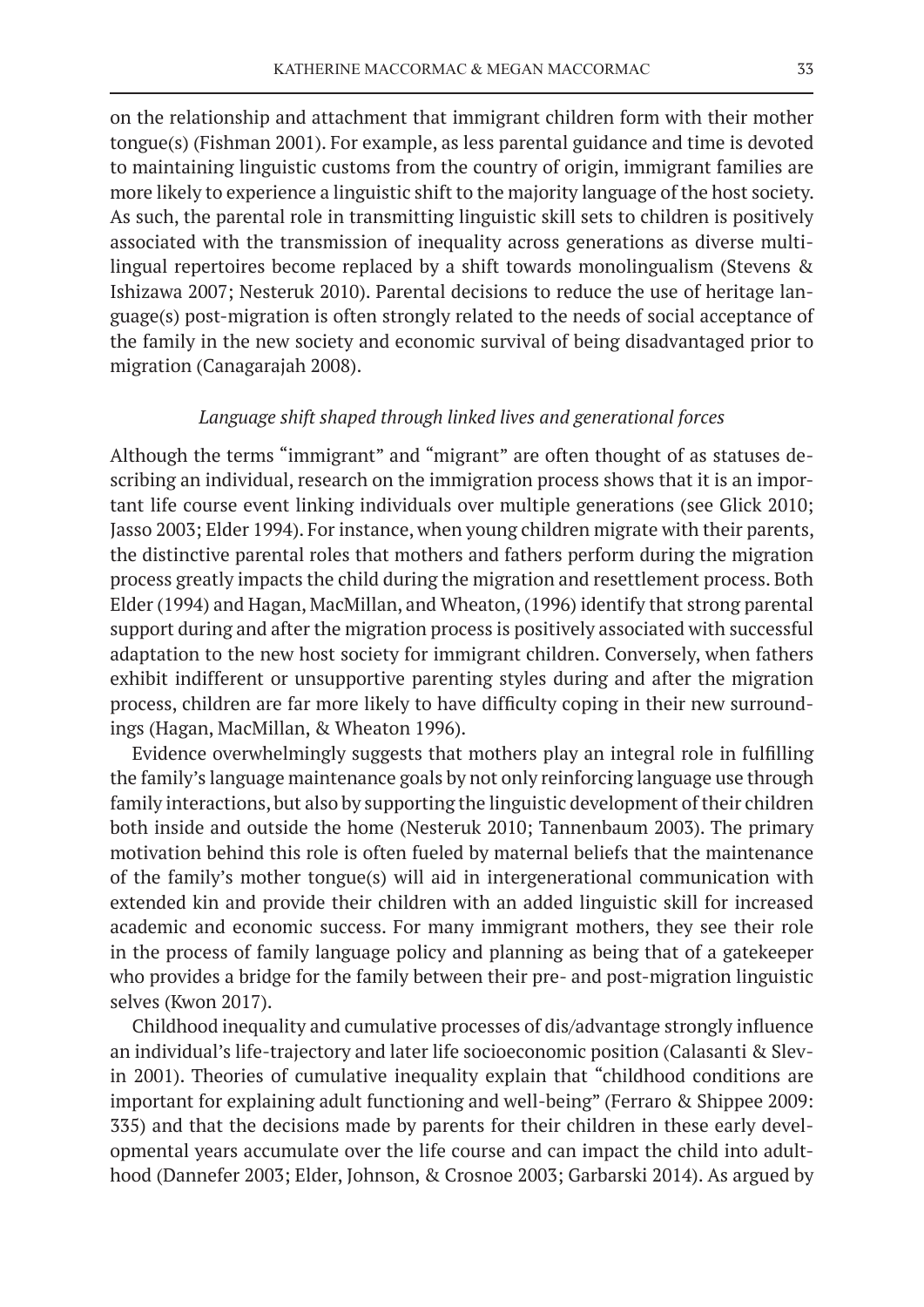Willson, Shuey and Elder (2007), individuals with high levels of cumulative inequality can compensate for "early disadvantage [which] can shift individuals onto different trajectories, as studies of resilience in the face of disadvantage have shown" (p. 1913). The pathway to doing so, however, is often challenging and difficult.

In terms of family language policy and planning in childhood, decisions made regarding the process of learning languages can impact the quality of life the family has in the new host society. For example, Hurtado and Vega (2004) find that when immigrant children migrate to a society with a different language than that of their mother tongue, higher levels of competence in the new host society language is associated with increased social acceptance by their school peers. Additionally, evidence suggests that families with low linguistic competence of the dominant language of the host society face several issues regarding access to proper medical services, health insurance, and doctor visits which can impact the health and development of children during the critical early developmental stages (Yu, Huang, & Schwalberg 2006). Canagurajah (2008) finds that for "previously disadvantaged groups, the new life in the West and the possibilities of acquiring English freely in both everyday life and in formal settings [serve] as a source of empowerment" (p. 159). Consequently, these studies demonstrate that the lived experiences of immigrant families prior to immigration has a strong influence over the structure of the family language policy post-migration.

# *Role of education in transforming language policies and priorities*

Not only do economic factors both pre- and post- migration influence the way that immigrant families make decisions about the structure of their family language policies, but the contact that immigrant children make with languages at school can have a direct impact on transforming and shifting the priorities of such policies. For example, as young immigrant children become immersed in new social environments through education, they are more likely to acquire the dominant language(s) and cultural norms of the host society much quicker than their parents (Canagarajah 2008). Research shows that increased contact between immigrant children and the dominant language(s) of the host society (i.e. schooling and new peer groups) often results in children choosing to distance themselves from or reject established family language policies and practices (Kwon 2017). In some cases, immigrant children experience a significant amount of pressure through schooling and peer relationships to assimilate to the linguistic and cultural norms of their classrooms. Here, knowledge of the dominant language(s) of the host society increases the child's chance of social survival as they form new social relationships (i.e. student-teacher; peer groups) and encounter contrasting ideas about language (Zhang & Slaughter-Defoe 2009).

Over time, it is very common for immigrant children to develop the belief that knowledge of a minority language is of little value for their future success in the host society. Interestingly, this belief runs counter to established research findings (see Brown 2009; Lee 2002; Shin 2005; You 2005) which indicate that maintaining an immigrant child's mother tongue is crucial for promoting "academic achievement, ethnic identity, and integration into wider society" (Kwon 2017: 496). Often against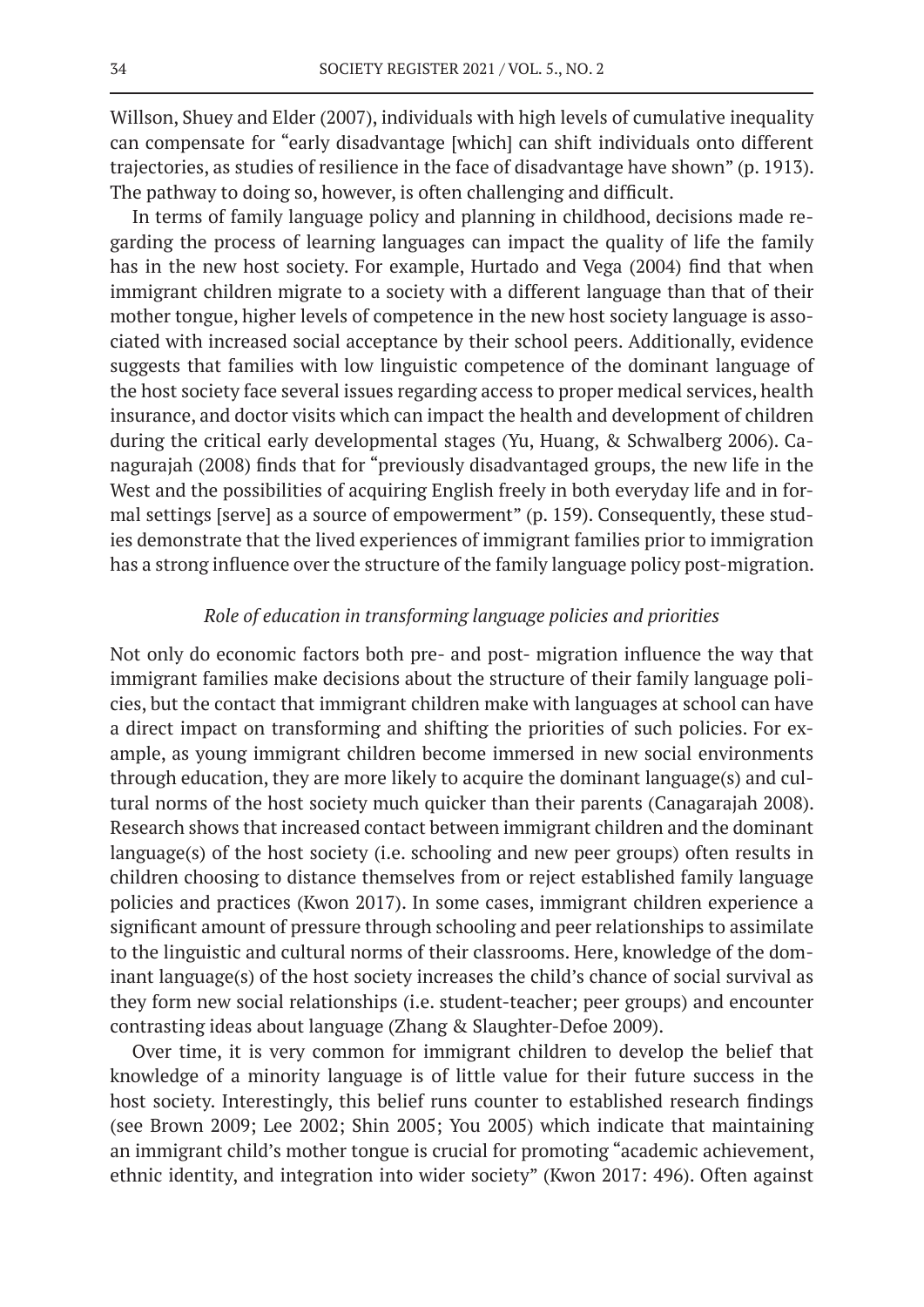their parents' best efforts at supporting language maintenance goals, these children are more likely to self-initiate the process of language shift as an adaptation strategy (Kang 2010; You 2005), a practice which is particularly prevalent among immigrant students from minority language backgrounds and those who experience different forms of linguistic discrimination at school (Park 2017; Tse 2001). As such, school experiences contribute to generational differences between the linguistic abilities and cultural sensibilities of parents and children (Tuominen 1999).

In a study of immigrant children living in multilingual households, Luykx (2005) finds that children possess a strong sense of agency in the family unit by assisting parents in the socialization process. Here, children serve as language brokers and communication facilitators imparting their school-based knowledge of basic vocabulary and societal norms to their parents. Corsaro (2018), as cited in Odrowąż-Coates (2019), finds that being in such a position can bolster a migrant child's confidence in their linguistic abilities by shifting the balance of power from their parents to themselves as the primary communication facilitator. In fact, although parents often create family language policies aimed at the transmission and usage of certain languages for their children, such policies are heavily influenced by the children themselves through their increased daily contact with the language and culture of the host society (Luykx 2005).

It is important to note, however, that despite their influence in the language policy making process at the family-level, there are relatively few studies which are solely dedicated to exploring the role that immigrant children play in forming, maintaining, and changing family language policies. The gap in knowledge comes despite it being known among language and migration researchers that children do in fact play an active role in developing, shifting, and maintaining family language policies through their interactions both inside and outside the home (Canagarajah 2008; Fishman 2001; Luykx 2005; Corsaro 2018 as cited in Odrowąż-Coates 2019). In fact, research demonstrates that when immigrant parents acknowledge and support their children's active participation in the family language policy making process (i.e. desires for acquisition, maintenance and use of multiple languages during their childhood), these youth are less likely to drop out of school than children raised in monolingual families and have lower levels of emotional and behavioural problems (Feliciano 2001; Han & Huang 2010).

# *Creating family language policies among Canadian immigrant families within the context of officially bilingual Canada*

In recent years, Canada has transformed itself into a vibrant multilingual and multicultural mosaic through increased transnational migration. Today, 2.2 million Canadian children, totaling 37.5% of the population, come from an immigrant background with over half tracing their heritage back to Asia. Based on current immigration rates, by the year 2036, this number will rise to 39%-49% of the population (Statistics Canada 2017).

Recent migration research in Canada reveals that despite increases in linguistic diversity within Canadian society, Canadian immigrant youth from minority lan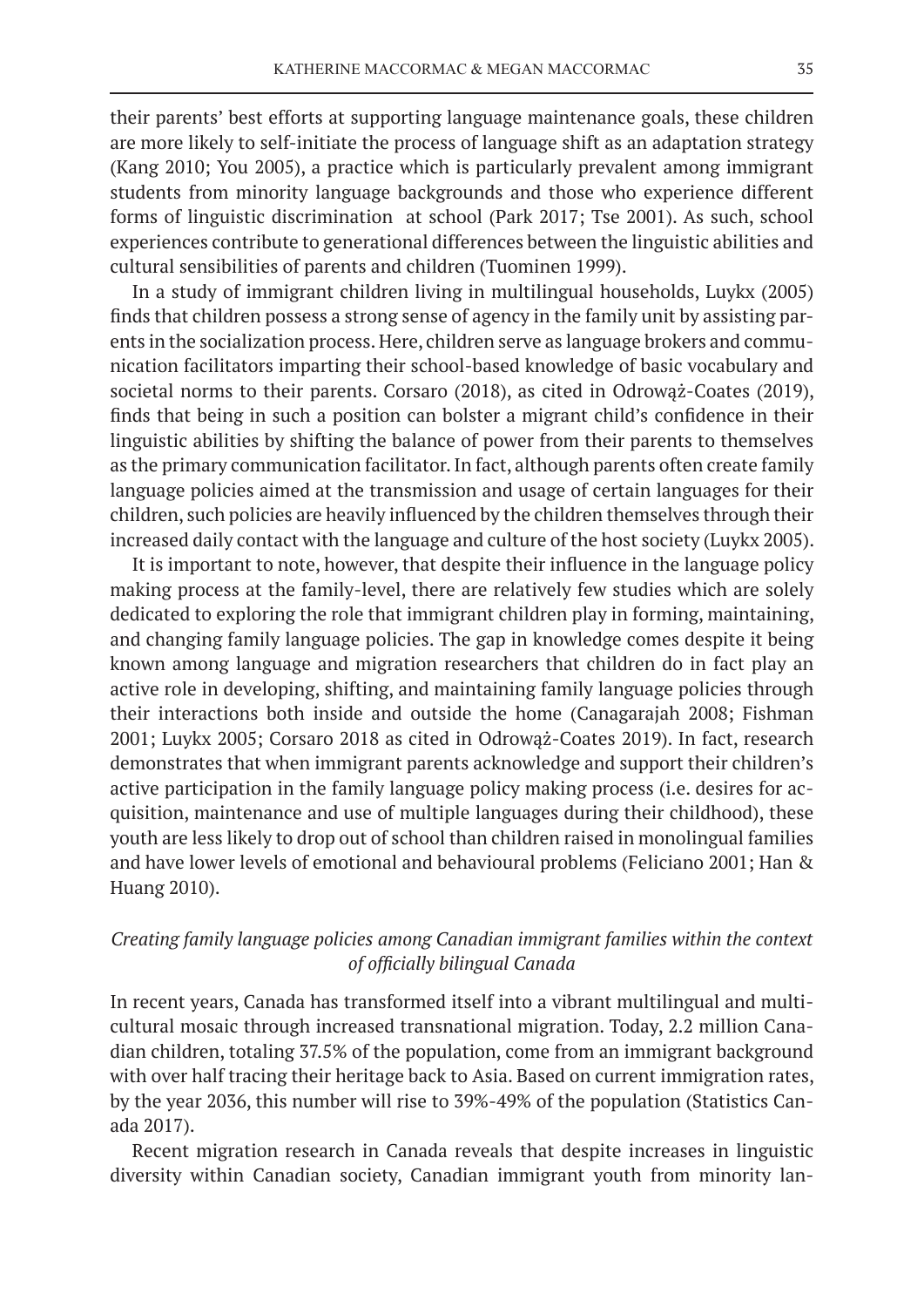guage backgrounds often face widespread discrimination when it comes to the use of non-official language knowledge in Canadian schools. As they shift between home and school worlds, these youth often encounter conflicting sets of beliefs about language between the policies established at home by their parents and the dominant norms and expectations concerning acceptable language use and learning established in Canadian schools. As a result, many find themselves in the difficult decision of having to leave their rich linguistic knowledge at the classroom door to compensate for the linguistically segregated nature of their education where little value is placed on knowledge of multiple languages. The conflicting nature of their language experiences post-migration can have long lasting negative effects on how these youth see themselves as multilingual Canadians and their attitudes towards the use of multiple languages in the transition to adulthood (Mady 2012; Cummins 2014).

Despite the linguistically segregated nature of Canadian classrooms, research has shown that when parents promote the utilization of multiple linguistic competencies among their children, it can have several positive outcomes for immigrant children in later life especially when navigating linguistic norms between home and school worlds. For instance, when immigrant parents support their children's language acquisition, maintenance, and use of multiple languages during their childhood, these children are less likely to drop out of school than children raised in monolingual families and have lower levels of emotional and behavioural problems. As such, family language policies which focus on cultivating both mother tongue languages and the dominant languages in the host society, positively assist immigrant youth with their transition from childhood to adulthood (Feliciano 2001; Han & Huang 2010).

#### **OBJECTIVES AND PURPOSE OF THE STUDY**

Although research has been conducted on the cumulative effects of family language policies and planning on the linguistic and identity development of immigrant youth, studies examining early childhood experiences of immigrant youth are limited in their scope by focusing largely on immigrant youth from the same ethnic group, country or socioeconomic background. As a result, a significant gap exists in our knowledge of the sociocultural environments that immigrant youth grow up in and the role that families and parents play in shaping the migration process and experiences of their children (Glick, Walker, & Luz 2013). Similarly, there are few studies that show the role that children play in forming, negotiating, or modifying the family language policy despite strong evidence that children play an important role in this process.

Accounting for the role that families and parents play in the migration process, our study contributes to the conversation by examining the cumulative impacts of parental decisions regarding language use and learning on the development of Canadian immigrant children's linguistic identities and attitudes towards the use of multiple languages throughout their life courses. Additionally, our study pushes the conversation forward by accounting for the role that children play in the family language policy making process. To explore this issue, we framed our investigation around the following research question: In what ways do parental decisions made throughout an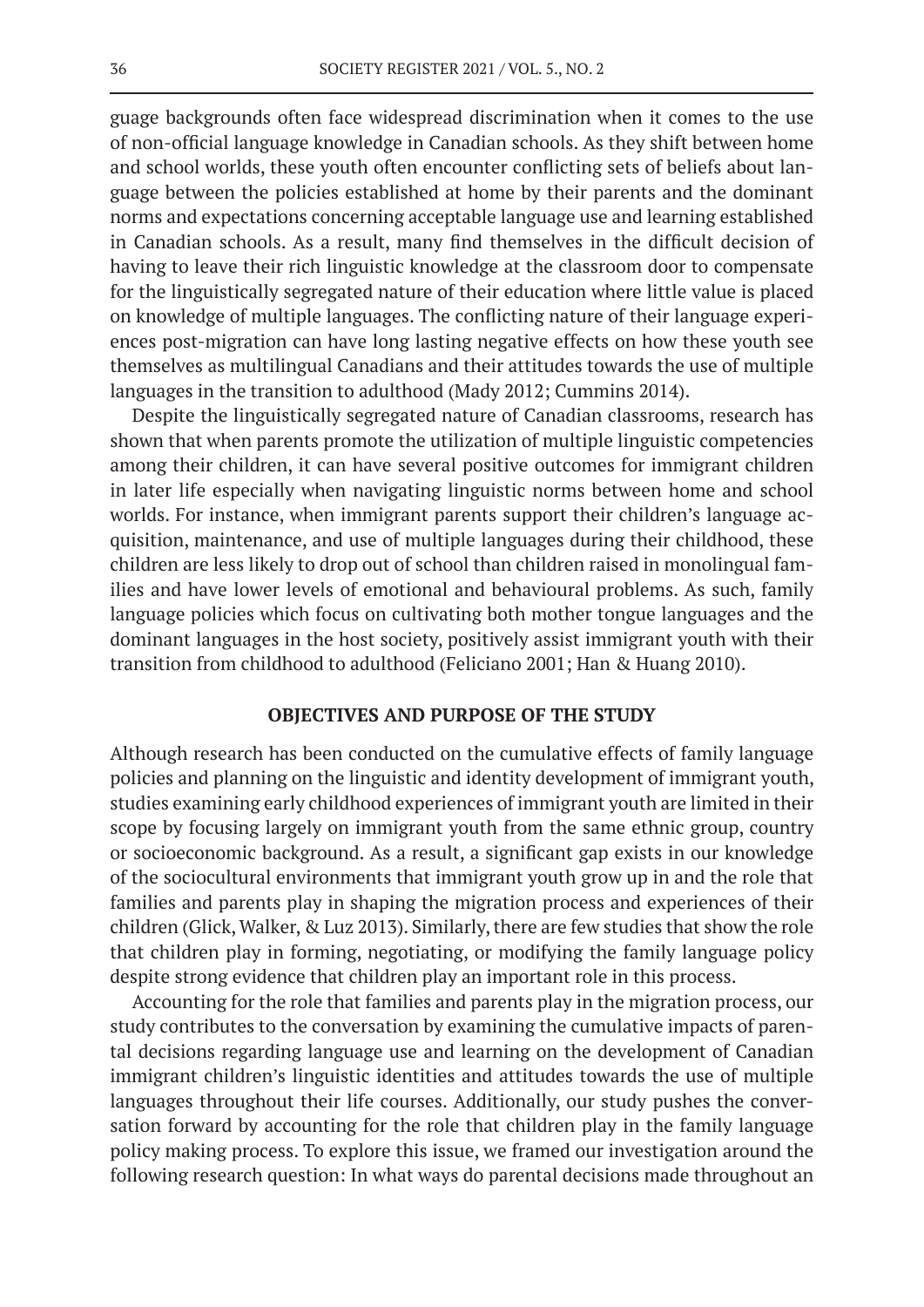immigrant child's life course regarding language use and learning shape their multilingual identity and attitude towards the use of multiple languages in their everyday adult life?

# **STUDY DESIGN**

# *Examining the migration process from the life course perspective*

The life course perspective was used to frame the analysis of this study. According to Elder, Johnson, and Crosnoe (2003), the perspective "guides research on human lives within context" (p. 10) by accounting for change in life course patterns while considering historical time and sociocultural context (Mayer 2009). The guiding principles of the life course perspective, as outlined by Elder (1994), are strongly embedded in the study of migration and assist data analysis by focusing on how transitions, relationships, and socio-historical processes shape an individual's life trajectory (Hutchinson 2007). There are five principles that give rise to the life course perspective which are: 1) the principle of life span, 2) the principle of agency, 3) the principle of time and space, 4) the principle of timing, and 5) the principle of linked lives.

Of utmost importance to the framing of our investigation are the principles of time and space and linked lives. By applying the principle of time and space to our study, it aids our understanding of the familial context shaping the migration process and provides important contextual background regarding the conditions that immigrant youth grew up in pre-migration and were raised with post-migration. Framing our analysis with a focus on context also helps to identify differences in the experiences for immigrant children who are being raised in different historical and cultural environments compared to that of their parents. The life course principle of linked lives provides context for understanding how developmental and life trajectories are shaped bidirectionally by both parents and children. An important aspect of studying linked lives is through the examination of the social convoys which highlight the "historical, cultural, and structural risks, resources, and constraints shaping life chances and life quality. Social convoys are a key part of the contexts in which individuals' beliefs, behaviors, and strategic adaptations play out" (Moen & Hernadez 2009: 266). For immigrant youth, their lives are typically shaped through contact with parental and extended family bonds that can be either geographically close or distant to the individual. Accordingly, by exploring the principle of linked lives through the role that parents play in shaping the linguistic repertoires of immigrant youth, this study provides a more comprehensive understanding of how the migration process impacts the life trajectories of immigrant youth overtime.

# *Participants*

Our study involved the analysis of in-depth interview data from 13 participants. Prior to recruiting participants to take part in the study, ethical approval was obtained through the Non-Medical Research Ethics Board at a research-intensive university in South Western Ontario, Canada. Participants were recruited using a combination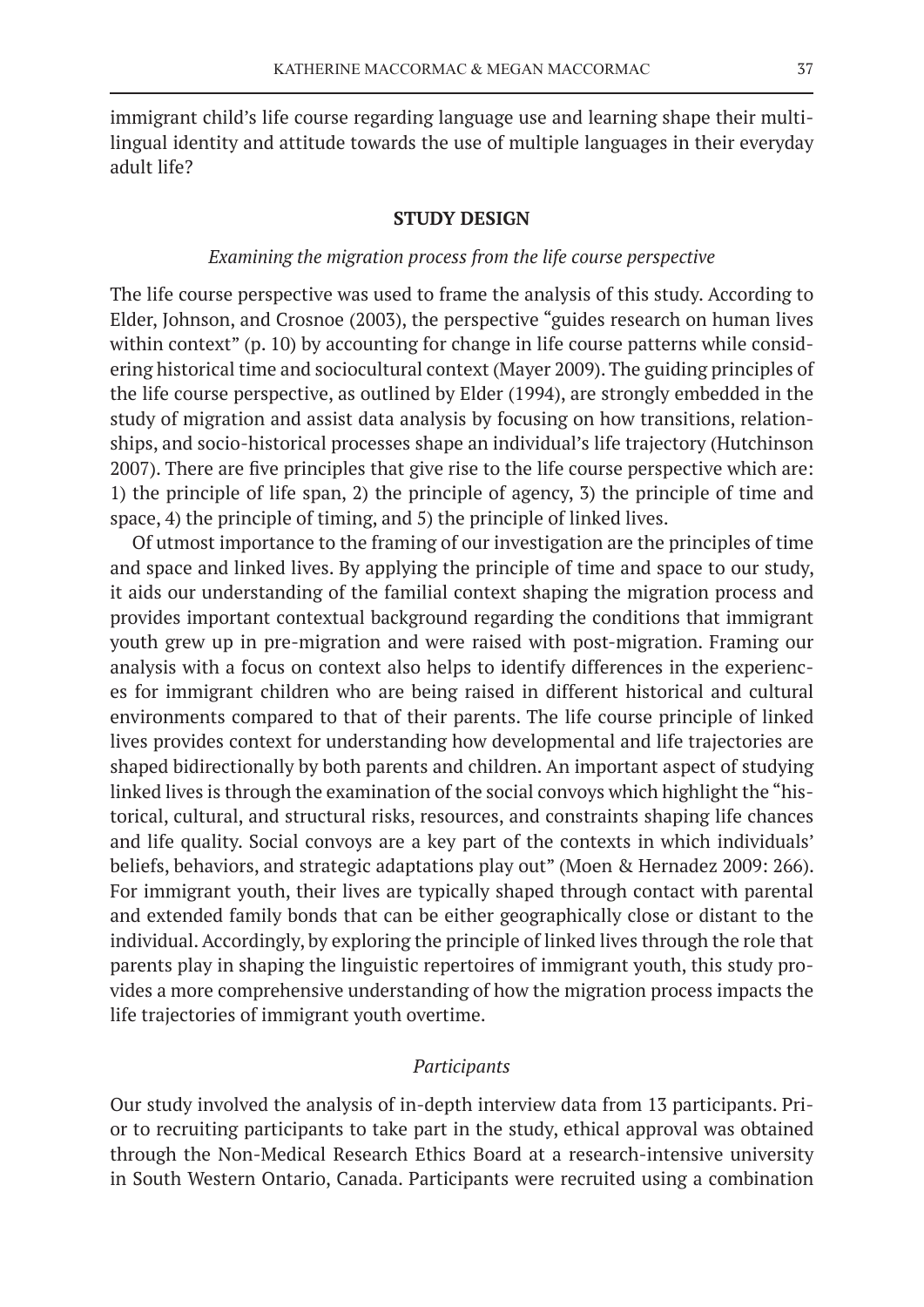of mass-recruitment student emails, recruitment posters placed in high traffic areas within university departments and libraries, email recruitment through student cultural clubs on campus, and email and poster recruitment through university departments and faculties. To participate in the study, participants had to be: 1) 18 years of age or older; 2) born abroad and immigrated to Canada as a child, adolescent or young teen; 3) previously enrolled in a French second language program for a minimum of three years (i.e. Core French; French Immersion, etc.); and 4) currently have knowledge of one of more of Canada's two official languages (English and French) and one or more non-official languages. In total, 13 participants were recruited and gave their written informed consent to take part in the research all of which identified as female.

| <b>Participant demographics</b>            |                |       |  |  |
|--------------------------------------------|----------------|-------|--|--|
|                                            | ${\bf N}$      | %     |  |  |
| Age at immigration to Canada               |                |       |  |  |
| $0 - 4$                                    | $\overline{4}$ | 30.80 |  |  |
| $5 - 7$                                    | 6              | 46.15 |  |  |
| $8 - 9$                                    | 1              | 7.70  |  |  |
| $10+$                                      | 2              | 15.38 |  |  |
| Immigrant status on entry to Canada        |                |       |  |  |
| Economic immigrant                         | 10             | 76.92 |  |  |
| Refugee                                    | 3              | 23.07 |  |  |
| <b>Country of origin</b>                   |                |       |  |  |
| China                                      | 5              | 38.46 |  |  |
| Taiwan                                     | $\mathbf{1}$   | 7.70  |  |  |
| Pakistan                                   | $\mathbf{1}$   | 7.70  |  |  |
| Colombia                                   | 3              | 23.07 |  |  |
| Korea                                      | 2              | 15.38 |  |  |
| Singapore                                  | $\mathbf{1}$   | 7.70  |  |  |
| Number of languages known before migration |                |       |  |  |
| $\mathbf{1}$                               | 4              | 30.74 |  |  |
| $\overline{2}$                             | 6              | 46.15 |  |  |
| $3+$                                       | 3              | 23.07 |  |  |
| Language plan pre migration                |                |       |  |  |
| Yes                                        | 8              | 61.50 |  |  |
| No                                         | 5              | 38.50 |  |  |
| Maintained mother tongue in Canada         |                |       |  |  |
| Yes                                        | 10             | 76.90 |  |  |
| No                                         | 3              | 23.10 |  |  |
| <b>Family language policy</b>              |                |       |  |  |
| Flexible policy                            | 6              | 46.20 |  |  |
| Strict adherence policy                    | 4              | 30.80 |  |  |
| No established policy                      | 3              | 23.10 |  |  |

Table 1. Interview participant demographics

Table 1 shows demographic characteristics for the participants who took part in our research study. The 13 participants ranged in age from 18-30 years old and immi-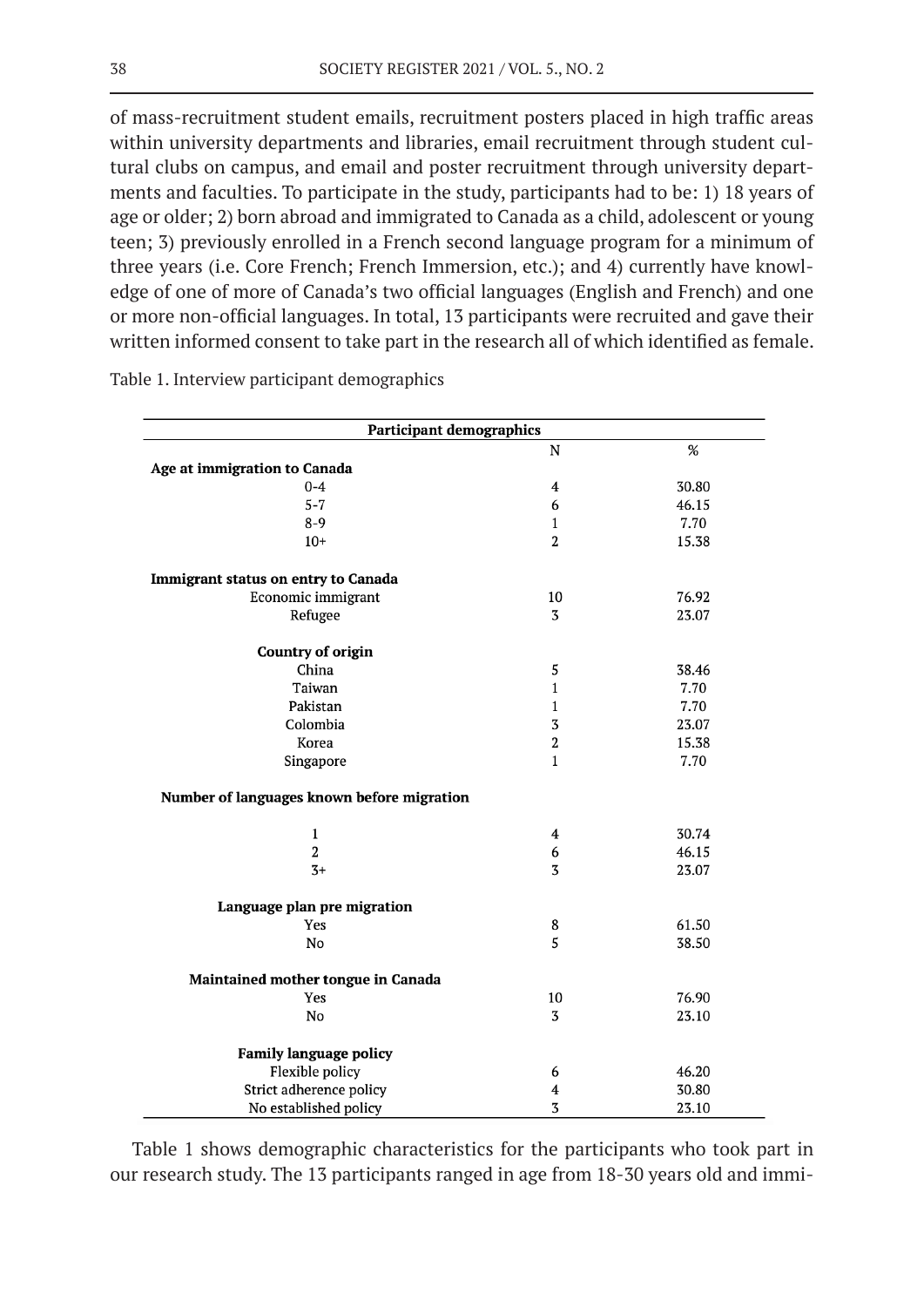grated to Canada between the years of 1998-2010. At the time of their immigration to Canada, the participants ranged in age from 2-12 years old. Their countries of origin included China, Taiwan, Pakistan, Colombia, Korea, and Singapore. Three of the participants immigrated to Canada with their families as refugees and ten immigrated within their parents for economic/work related opportunities. Upon arrival to Canada, many of the participants settled with their families in the province of Ontario with only two participants settling in the provinces of Québec and British Columbia respectively before making Ontario their permanent home. Among all of the participants, three were multilingual before immigrating to Canada (i.e. knowledge of three or more languages), six were bilingual (i.e. knowledge of two languages) at the time of their immigration and became multilingual while growing up in Canada, and four were raised monolingual (i.e. knowledge of one language) but became multilingual while growing up in Canada.

# *Methods of data collection*

Data were collected in two phases beginning with an initial in-depth interview followed by a subsequent follow-up in-depth interview. The approach taken to conduct both interviews followed the narrative interviewing method. As a data collection method, narrative interviews involve collecting stories about an individual's life experiences which are then used to understand the phenomenon under study (Ayres 2008; Kartch 2017). Due to their open-ended nature, narrative interviews are "the least structured type of interview and tak[e] a different type of pre-interview planning" (Kartch 2017: 1074). Here, the "researcher is not looking for answers to questions; rather, he or she is looking for the participant's story" (Kartch 2017: 1074). Narrative interviewing "[r] epresents a shift in the way roles are conceptualized: from interviewer-interviewee into narrator-listener" (Kartch 2017: 1074). Throughout the interview, the researcher acts in the role of "facilitator" (Kartch 2017: 1074) whose job is to provide a space for participants to explore the underlying meanings which define their personal narratives (Kartch 2017).

Since the interview was conducted using the narrative interviewing method, as the participants were sharing their story, improvised follow-up questions were asked for clarification purposes or to extend conversations on topics of interest which arose throughout the course of the interview. Each initial interview lasted between an hour and an hour and a half in length and was audio-recorded. It was important to the researchers to take a participant-centered approach when collecting the data by including a follow-up interview. The follow-up interview not only served as a way to incorporate another layer of participant voice into the interpretation process, but it was also important for reducing the potential for researcher bias by grounding the analysis/interpretation in the participants' voices, knowledge(s), and life experiences. As was the case with the initial narrative interview, each follow-up narrative interview lasted between an hour and an hour and a half in length and was audio-recorded.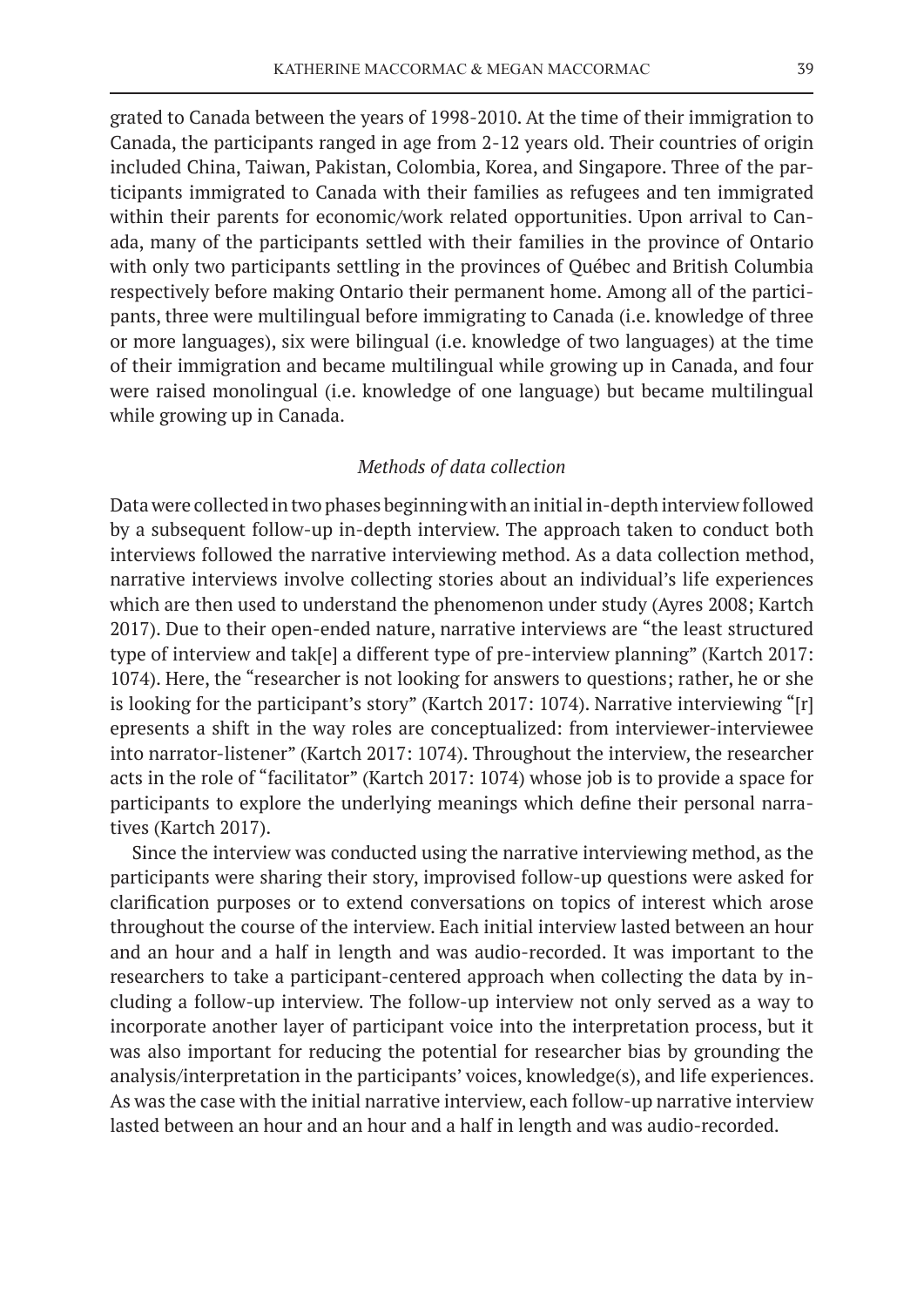# *Methods of data analysis*

Data analysis took part in four phases and all data were organized and analyzed using the mixed-methods data analysis software MAXQDA. Phase one of the analysis involved using MAXQDA's coding tools to complete a lexical search of both the initial and follow-up interview transcripts for each participant. The lexical search included words related to family members such as: family, mom or mother, dad or father, parent or parents, brother, sister, sibling(s), cousin(s), aunt(s), uncle(s), grandma, grandpa, or grandparents. Once the data were coded using the lexical search function, the memo function was then used to record analytical summaries about the memories which the participants attached to certain family members. The process involved creating a series of memo notes while reviewing the moments in each participant's set of interview transcripts when they mentioned a family member or a particular family interaction of significance to the investigation.

Once all the notes were recorded in MAXQDA for each participant's set of transcripts, they were then compiled together in a separate document in MAXQDA and used to create a series of family case summaries. According to Knafl and Ayres (1996), family case summaries "enable the investigators to reduce a large qualitative data set in a way that preserves the family focus of the research" (p. 350). In the case of our investigation, utilizing this technique provided the contextual background necessary to develop the thematic codes for further in depth analysis that maintained both the viewpoint of the interviewee while accounting for the familial context of their migration journey and integration into Canadian society.

The family case summaries were created individually for each participant based on the analytical notes for their interview responses and later cross-compared to look for similarities and differences in how each participant talked about their family in relation to their language and adaptation experiences. The notes used to create the family case summaries were organized under the following subheadings in order to create a family narrative from the perspective of the interviewee: 1) pre-migration experiences, 2) family efforts to prepare for migration, 3) early experiences in Canada, 4) cultural continuity learning mother tongue, 5) school experiences, 6) role as a translator for parents in Canada, 7) mother's influence, 8) father's influence, and 9) extended family influences.

After the case summaries had been created for each participant, they were then coded to examine how each interviewee felt during the moments where they mentioned different family members. These memories were coded with a simple experience scale of positive, indifferent, and negative to rate the emotions attached to the different life experiences each participant chose to reflect on during their individual interviews. Coded segments which were rated positive often mentioned feelings of being supported, happy, or proud. By contrast, those coded segments which were rated negative, included feelings of sadness, loneliness, and confusion. Lastly, coded segments rated as indifferent referred to memories that were shared which did not have a clear indication of how the participant felt at the time or what emotions they attached to a childhood experience.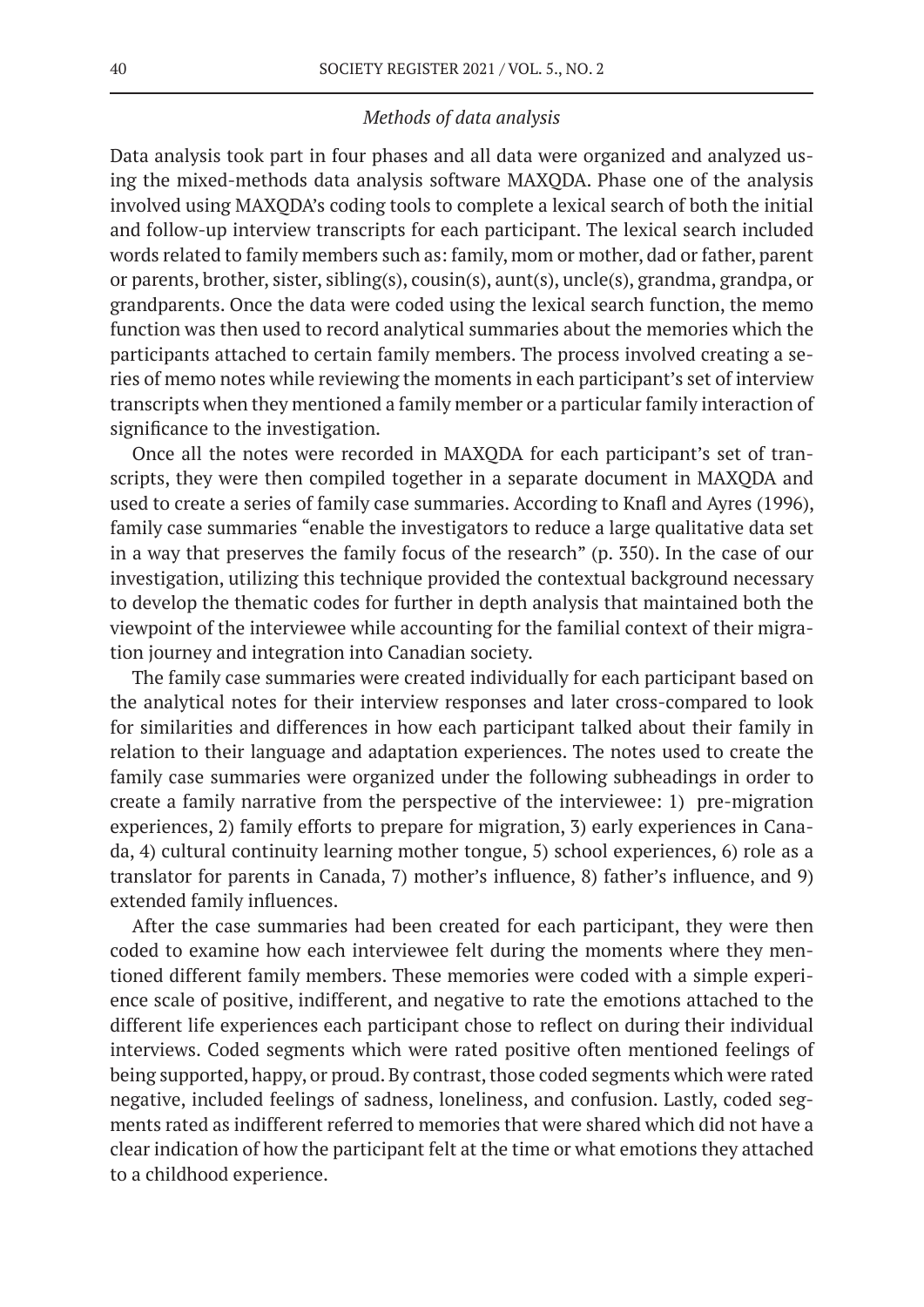#### **FINDINGS AND RESULTS**

# *Importance of Incorporating a Family Language Policy into the Migration Process*

The analysis of the data produced several results which were both consistent with the literature and pushed the conversation forward in new directions. Of noteworthy mention is differences which were observed between the experiences of those immigrant youth whose families had a flexible or strict family language policy pre- and post-migration and those who had no established family language policy. As seen in Table 2, when comparing the experiences of those participants who did not have an established family language policy and those who had a flexible or strict family language policy prior to migration, a significant difference was noted in reporting negative memories pre- and early post- migration to Canada (31.6% and 14.3% respectively). When analyzing our data, we discovered that 66% of the coded family case studies associated negative emotions with their migration experience when no established family language policy was present during and after migration. Similarly, if participants did not have a family language policy guiding the migration process both pre- and post- migration, they were also more likely than their peers to mention lasting negative cumulative effects impacting their transition to adulthood (i.e. difficulty relating to their immediate family members and to their heritage.

To illustrate the negative cumulative effects of having no established family language policy, one can look at the narrative of Eliza, a participant in our study who immigrated to Canada from her native China when she was seven years old. Throughout both of her narrative interviews, Eliza felt that her transition to Canadian society was rendered more difficult because there was no strategy put in place for learning either of Canada's two official languages prior to migration and no structured plan developed for maintaining her heritage language of Mandarin. Growing up as an immigrant youth in Canada, Eliza's parents did not force her to learn Chinese culture because they thought Western society was better from both a cultural and financial perspective. Eliza's story reflects the literature because when combined with the migration process, language often plays a complicated role in terms of relationships among immigrant families. Here, language has the ability to both "bin[d] and divid[e] family members" (Bammer 1994:100) because "not only do parents and children often end up with different native languages, their different relationships to these languages can have notable social consequences" (Bammer 1994:100). In Eliza's case, the parental decision not to provide language support to maintain her mother tongue had lasting cumulative effects by diminishing her ability to communicate in her native language and preventing her from fully connecting with her parents from a linguistic and cultural standpoint.

In addition to the frustration that Eliza experienced from not being able to connect with her native language and culture, she also believes that the lack of language support she received from her parents while adapting to life in Canada left her floundering to survive in a new linguistic and social environment. While reflecting on her migration experience, she described her mother's support for language learning as that of the 'sink or swim' model which left her feeling abandoned: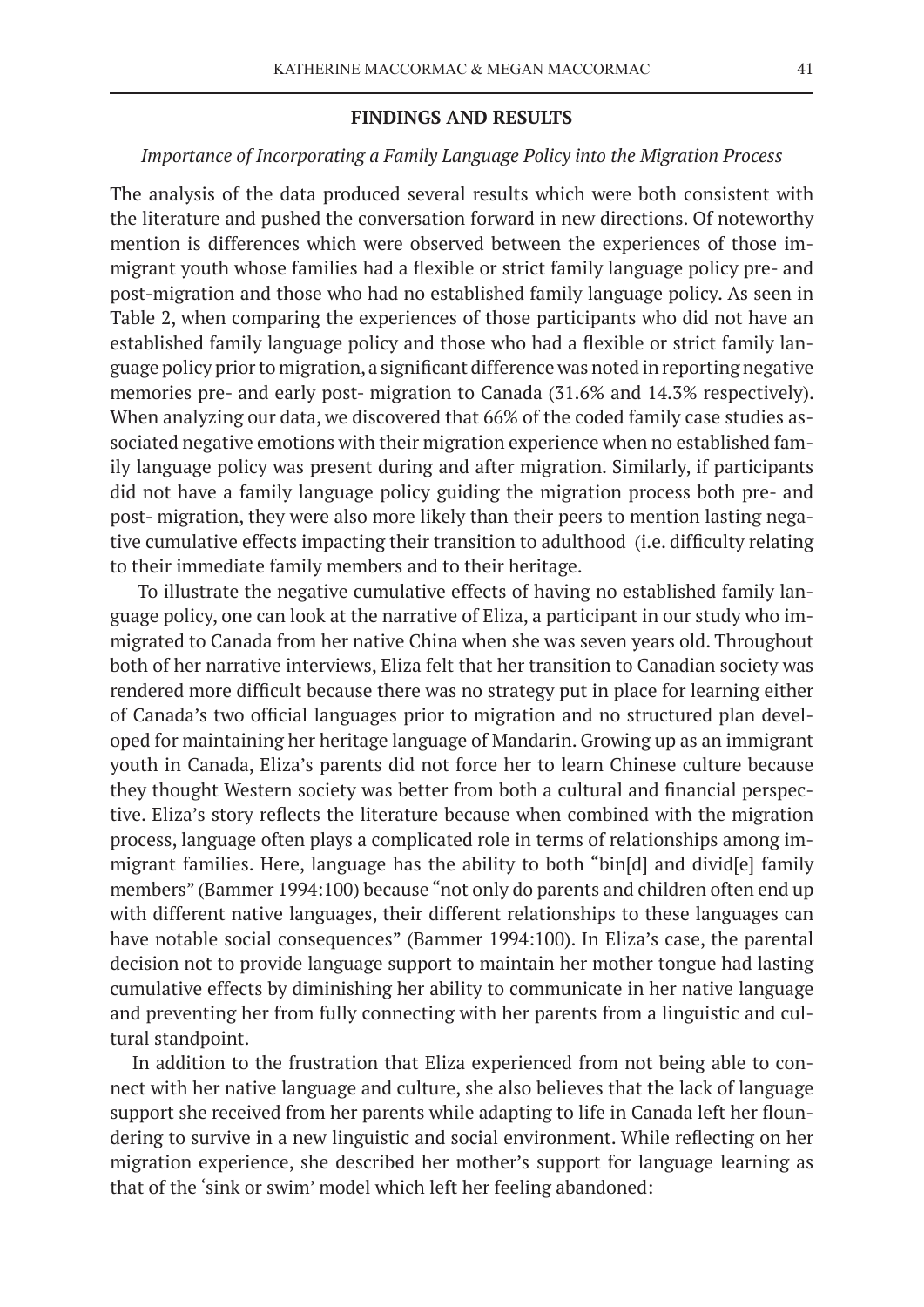I remember my mom buying a dictionary from the bookstore for me to kind of like be like oh yeah you've got a dictionary, you're good. It'll be fine. I was like ah no I don't want like...I was quite hesitant because I was like what I am going to do. I don't have any French background. There is no one in my family that speaks French. I just felt like I was going to suffer because I had zero supports at home. I spoke English, but like my parents barely even speak that so I just thought it was like a trap for me. Um, and then I went in and surely enough the first day I had no idea what was happening.

Table 2. Percentage of the case summaries coded in relation to the interviewee' pre and post migration experiences by family language policy

| Percentage distribution                       |                               |          |          |           |
|-----------------------------------------------|-------------------------------|----------|----------|-----------|
|                                               | <b>FAMILY LANGUAGE POLICY</b> |          |          |           |
|                                               | Flexible                      | Strict   | None     | Total     |
| <b>Experiences pre-migration</b>              |                               |          |          |           |
| Positive                                      | 10.5                          | 14.3     | 0.0      | 7.9       |
| Negative                                      | 10.5                          | 0.0      | 25.0     | 13.2      |
|                                               |                               |          |          |           |
| <b>Migration preparation</b>                  |                               |          |          |           |
| Positive                                      | 10.5                          | 28.6     | 8.3      | 13.2      |
| Negative                                      | 5.3                           | 0.0      | 8.3      | 5.3       |
|                                               |                               |          |          |           |
| <b>Early experiences in Canada</b>            |                               |          |          |           |
| Positive                                      | 10.5                          | 28.6     | 8.3      | 13.2      |
| Negative                                      | 15.8                          | 14.3     | 33.3     | 21.1      |
|                                               |                               |          |          |           |
| <b>School experiences</b>                     |                               |          |          |           |
| Positive                                      | 10.5                          | 14.3     | 0.0      | 7.9       |
| Negative                                      | 26.3                          | 0.0      | 16.7     | 18.4      |
| Total                                         | 100%                          | 100%     | 100%     | 100%      |
| (N) *number of coded family case<br>summaries | 6(46.2%)                      | 3(23.1%) | 4(30.8)% | 13 (100%) |

For Eliza, and other participants in our study who did not have an established family language policy pre- and post-migration, they found the lack of linguistic support or strategies provided by their parents to be detrimental to their transition into the new society. Table 2 illustrates that for those who did not have an established family language policy, there were not any family case studies that were coded for positive experiences pre-migration. This finding is compared to 10.5% of coded family case summa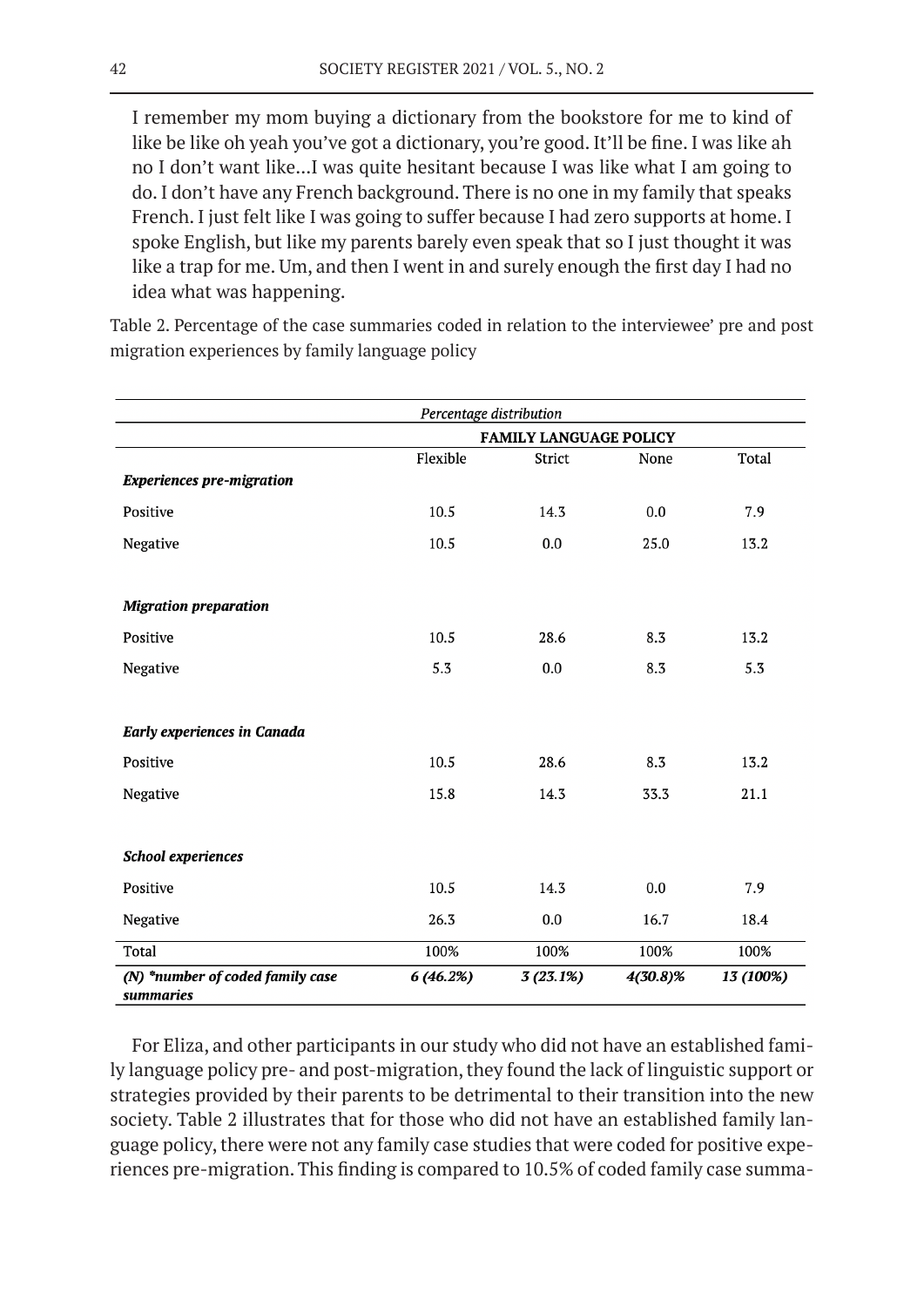ries which were coded for positive experiences for those participants who had a strict or flexible language policy and successfully transitioned to life in Canada. When the participants discussed their early memories in Canada, those without an established family language policy were also nearly twice as likely than their contemporaries to report negative experiences in their early life growing up in Canada (33.3%, 15.8%, and 14.3% of the coded family case studies respectively).

In contrast to those participants who did not have an established family language policy guiding the migration process, those participants whose parents employed a strict or flexible family language policy pre- and post-migration were more likely to report having a smoother transition to life in Canada. The data from Table 2 show that the family case summaries for participants with a strict family language policy were five times more likely to be coded for positive experiences in their early experiences in Canada and school experiences compared to those family case summaries for participants with no established language policy (42.9 % and 8.3 % respectively). Amy's case is illustrative of the contrast which was noted in the experiences of those immigrant youth who were raised with an established family language policy in place and those who had no established family language policy. While recounting her migration history, Amy, a participant in our study who immigrated when she was ten from her native Colombia explained that prior to immigrating to Canada at nine years old her grandmother took her to the local library where she took out books on Canada. As she explained, this experience was positive for her in terms of transitioning to the host society:

When I turned nine, umm we were in the…in the thinking of coming to Canada. When that occurred, I remember I was living with my grandma and I remember umm signing up for the library card and just taking out all the Canadian books. All of them. I was like they're all mine. I have to learn everything about Canada.

In her interview, Amy explained that in addition to the pre-migration linguistic support provided by her family, her mother's flexible approach to family language planning upon arrival to Canada helped her to maintain a strong sense of being a native Colombian while also learning what it means to be and become a Canadian. She described her home life as being a place where her knowledge of Spanish, English, and French were all valued and where she could truly be her authentic multilingual self:

The nice thing about at home was because my Mom did create a like a…a…judgement free zone—where like I could…at home I could just pretty much…if I wanted to build a fort, I'll build a fort.

The freedom to express herself in all capacities of her life was beneficial for Amy in terms of building strong bonds with her family members and helped her to foster a strong desire to experiment and learn different languages while transitioning to life in Canada. The sense of linguistic freedom and parental support for family language planning that Amy expressed in her interview shared many parallels with another participant in our study who grew up in Columbia and immigrated when she was two years old to Canada. For Lucia, the fact that her parents encouraged her to maintain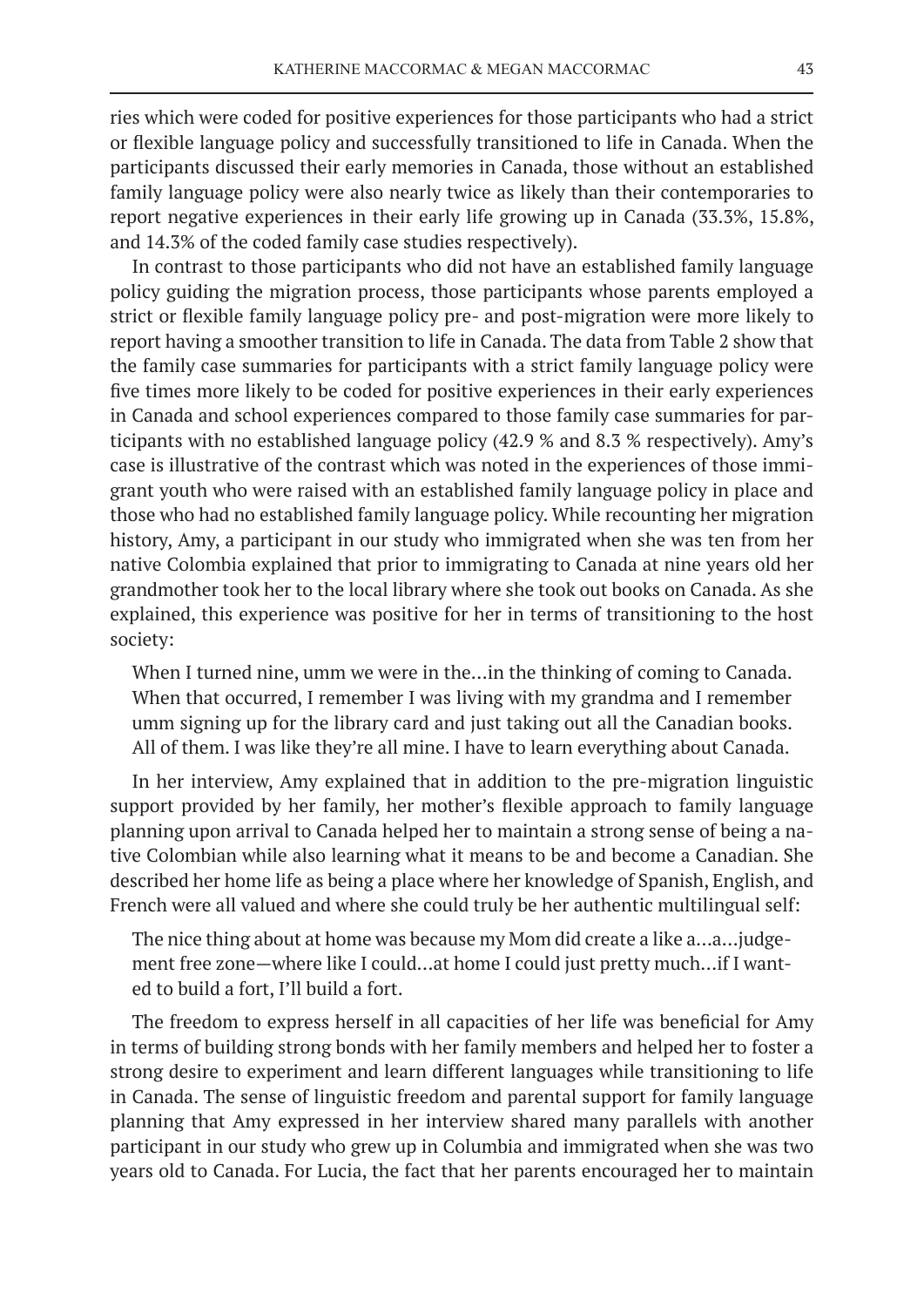her heritage language and gain proficiency in both of Canada's two official languages offered her a sense of pride of being a multilingual Canadian:

I guess that I could speak three languages was pretty cool…I know like when I would go to Colombia, like my [extended] family would be like wow! You can speak three languages.

For both Amy and Lucia, the strong linguistic support provided to them by their families both pre- and post-migration helped to foster a sense of pride in having a strong linguistic toolkit to draw on both as a child and in adulthood.

By comparing Amy and Lucia's stories to the other sets of coded family case summary data, we observed that the establishment of a family language policy plays a vital role in the successful transition of immigrant youth post-migration. As we learned from listening to our participants, when immigrant parents integrate a flexible or strict family language policy into the migration process, their children are better able to adapt to the increased linguistic demands of the migration process, to connect to their heritage language and culture, and are far less likely to experience lasting negative cumulative effects. Our results indicate that the creation and enactment of such policies aids in promoting a more positive migration experience for immigrant youth by providing them with the necessary linguistic and cultural support to successfully adapt to life in the host society. These results are consistent with established findings in the field of language and migration research which argue that when immigrant families implement a family language policy as part of their migration experience, their children have better educational and developmental outcomes than those immigrant children raised without a family language policy. Additionally, those immigrant youth who have a family language policy guiding their migration experience are also better able to maintain their heritage language into adulthood (King, Fogle, & Logan-Terry 2008).

# *Importance of Adapting Family Language Policies to the Evolving Needs of Immigrant Youth*

Surprisingly, and in stark contrast to those participants in our study who experienced positive support from their family's established language plans both pre- and post-migration, some participants whose parents created strict or flexible family language policies struggled in their transition to Canadian life. For example, although these participants had a strict or flexible family language policy guiding their migration experience, their parents did not seek input from the children themselves in the planning of the policy. As a result, the design of such policies failed to provide support for these youth to help bridge the gap between home and school worlds. One participant, Maya, who immigrated from Pakistan when she was seven years old, remembered her early days in Canada as those in which she wanted to only be a Canadian and remove herself from any association to Pakistani culture. She explained that she chose to adopt this policy as a coping mechanism to be better accepted by her peers. Since the language policy put in place by her parents did not incorporate any supports to help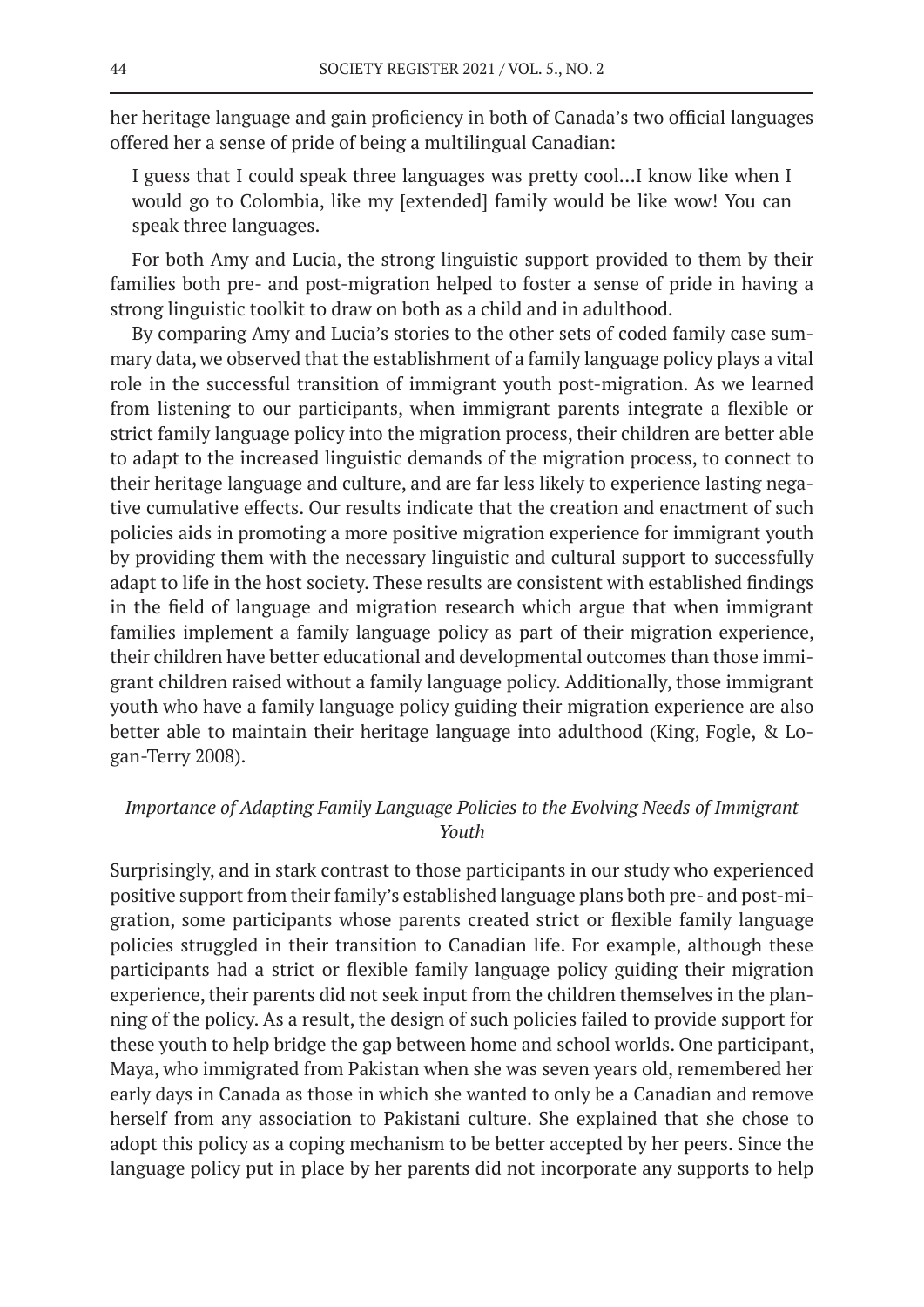her with her with the daily challenge of striking a balance between the maintenance of her heritage language and culture and being accepted as 'Canadian', she felt that crafting her own personal policy helped her to adapt to the evolving situation of being an immigrant youth growing up in Canada:

I remember when like after…before it was just you know like when my family was watching that show I…I would not watch it, I wouldn't participate…I just felt like I remember at that time like some people would be like oh yeah I listen to like Punjabi music or this—and I…and I would like very proudly say oh I've never listened to it in my life— like you know it was a sense of pride to say oh I've never done that. Oh, I've never listened to that music like I've never watched that movie, I've never done this. So, it was always like a sense of…and I actually stopped doing those things even though I quite liked them. Like I refused to watch dramas, I refused to listen to music— I refused to do anything that was related to that part of me.

For Maya, it was very important for her to be seen by her peers at school as a Canadian in order to avoid being considered an outsider. Growing up, Maya's siblings all had peers who were South East Asian in their classes, however, for Maya, there was not a single student in her classes who shared a similar background to her. As a result, she chose to pull away from the cultural activities that were associated with her Pakistani heritage that her family was partaking in so that she would be seen among her peers as a true Canadian. In doing so, Maya resisted the family's language policy and refashioned it to better meet her immediate linguistic and cultural needs as an immigrant youth adapting to life in Canadian society.

Having listened to Maya's story and those of the other participants who expressed struggles with having a strict or flexible language policy, it is evident that incorporating the experiences of immigrant youth into the design of family language policies is just as important as having an established policy in the first place. Nevertheless, to be the most effective, such policies must be adaptable to the evolving linguistic and cultural challenges experienced by these youth as they move between home and school worlds. In doing so, such policies have the potential to act as an agentive tool for immigrant children by providing them with the linguistic and cultural support to successfully transition to the host society. Our findings are confirmed by the established literature which sees that through language learning, immigrant children are equally embedded in the process of creating a new sense of self (Canagarajah 2008; Espín 2006; Fishman 2001). As we found through analysis of our data, by acknowledging and incorporating the process of self-transformation within family language policy planning decisions, immigrant parents can better support the evolving needs of their children as they transition to life in the host society.

# *Language Brokering and Feelings of Resentment Among Immigrant Youth*

In addition to discovering that having an adaptable family language policy aids in the migration process, we found that language brokering represents a significant source of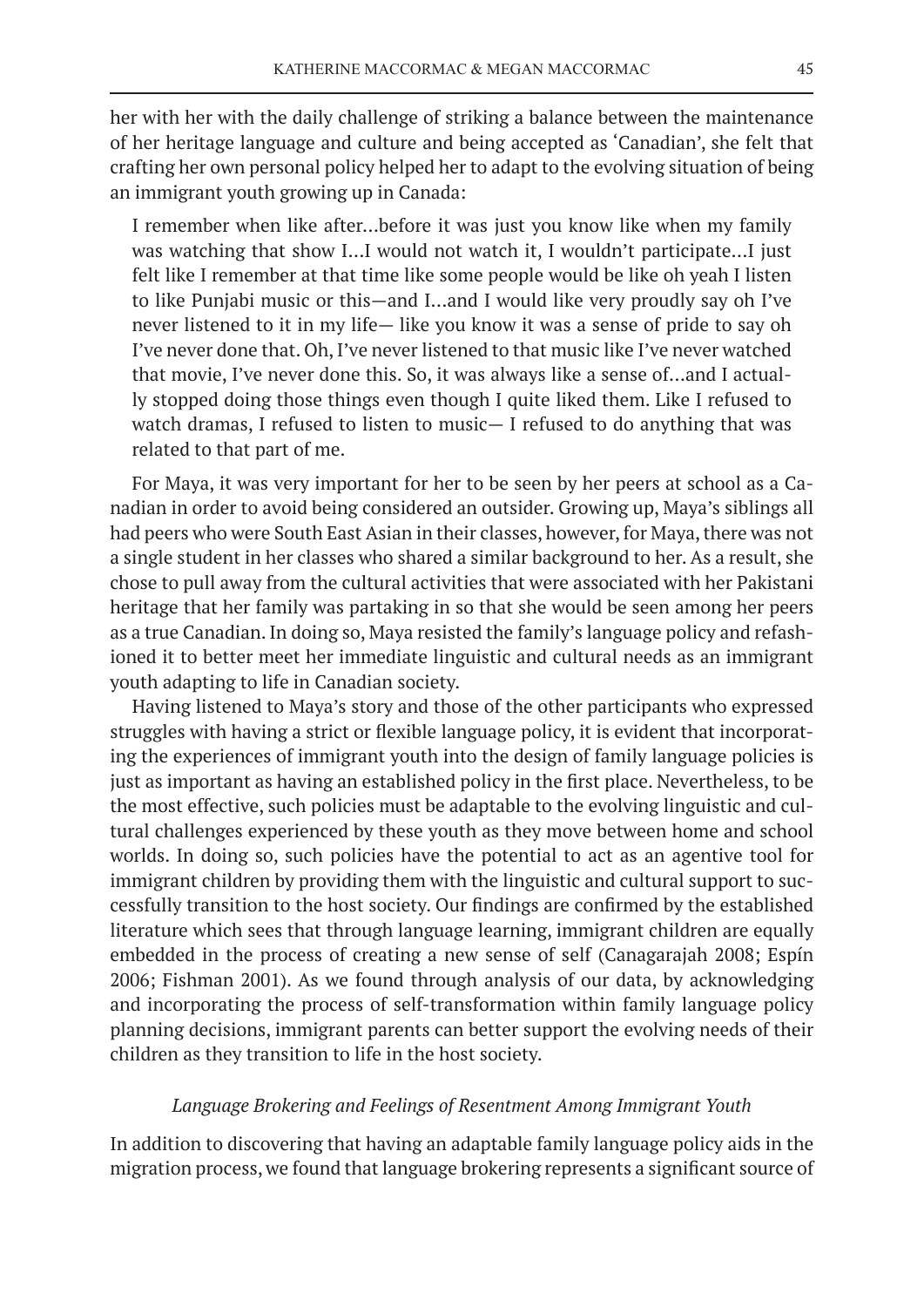frustration for many immigrant youths. For many of the participants in our study, the frustration came from the fact that these youth were children at the time of serving in the role of language translator, and just like their parents, were still learning the languages of the host society. Studies show that immigrant youth often find themselves in the role of language broker because they have more opportunities through schooling and peer groups to learn languages compared to adults (Ewart & Straw 2001). By thrusting children into this role, "The power of children is increased because they become 'cultural brokers', whereas the power of parents is decreased because they depend on their children's assistance to survive in the new world" (Espín 2006: 248). Recent studies in the field of language and migration research have found that for some immigrant youth language brokering represents a source of agency and empowerment by placing greater value on the child's linguistic knowledge (Luykx 2005; Corsaro 2018; Odrowąż-Coates 2019). Nevertheless, as our results show, not all immigrant children view this role in a positive light. Some harbor feelings of resentment into adulthood from being forced into a role that they view is meant for adults.

Rose, a participant in our study who immigrated when she was three years old from China, provides an illustrative example of the frustration felt among those participants who served in the role of language broker while transitioning to life in Canada. In her interview, Rose explained that she felt the pressures of her translator role most prominently when she was in a school environment. She described the role of language broker as being very awkward for her, a constant source of embarrassment, and another aspect of her immigrant life which separated her from her peers:

I think just mostly just being a translator and that was a challenge for me because I didn't see how my classmates weren't with their parents on parent-teacher night, but I was because my parents didn't understand my teacher's feedback. Yeah and so [my classmates] they were out playing and I was yep got to go do parent-teacher night. It was just really awkward.

Upon arrival to Canada, Rose quickly observed that her Canadian-born classmates were free to be children during school and did not have the added pressures of having to translate for their parents. Rose felt that the translator role impeded her from fully being a child and was more of an adult job.

Similarly, while reflecting on her past childhood experiences of being a translator for her parents, Eliza also expressed strong feelings about this role arguing that it was not a job a child should have to fulfill:

Not only did I not speak the best English, but I'm like my parents don't know what's going on either. You know you may have noticed that some immigrant families have the child at the forefront of everything. Whereas the parents stand back...they don't know what's going on so they have to send the child to do interpretation or whatever. I had that experience, but I also felt like you know I shouldn't have to be in that role like I'm still a kid. I want to be taken care of instead of doing the opposite.

For both Rose and Eliza, having to serve in the role of language broker not only pre-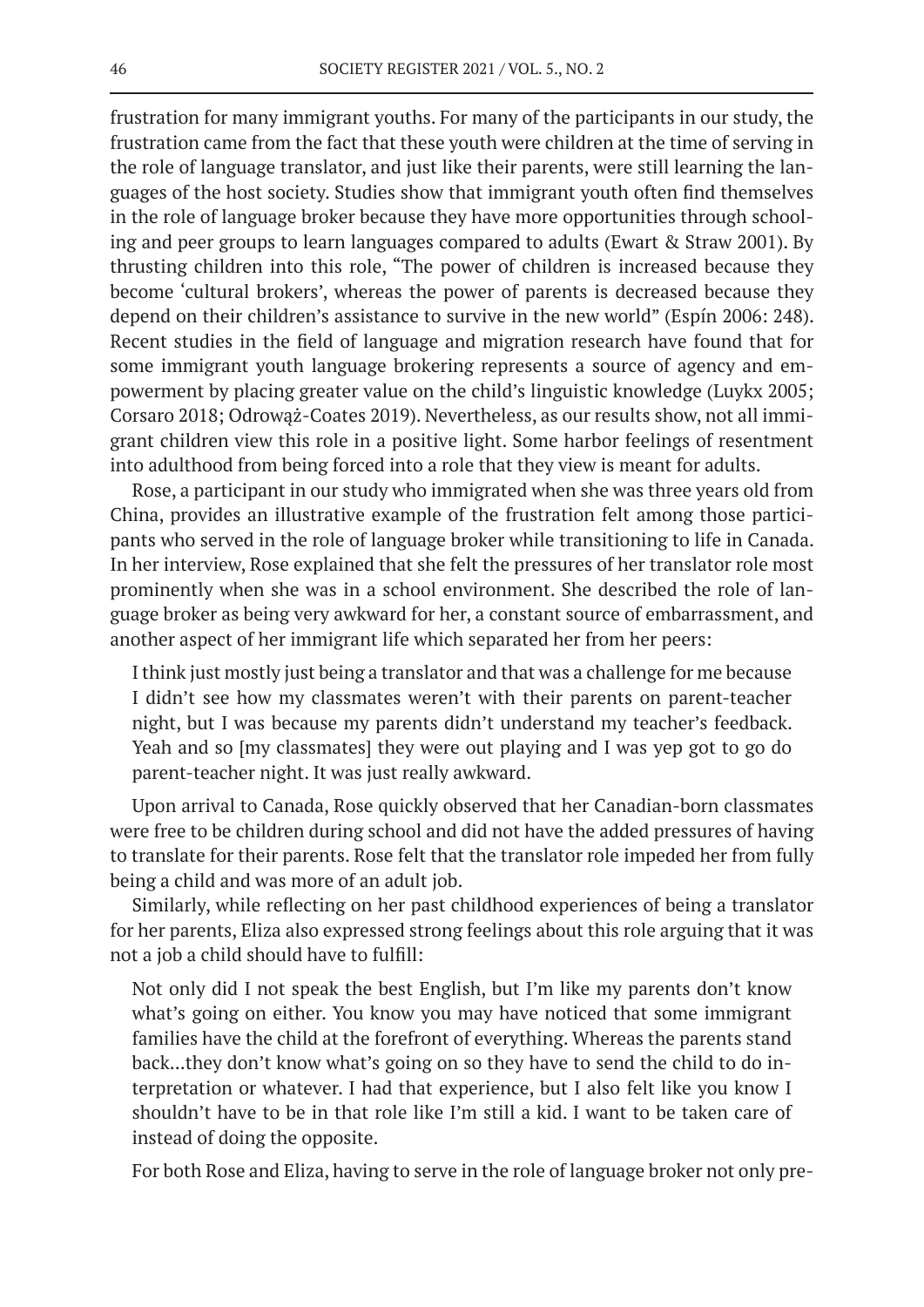sented immediate challenges during their childhood (i.e. source of embarrassment/ confusion), but the effects of being in this position were felt long into adulthood. More specifically, in each case, serving in this role had long-term impacts on how each participant constructed their identity, their relationship with their parents, and how each related to members of the broader society.

When it comes to childhood language brokering, the findings from our study are consistent with the literature concerning the negative cumulative effects of serving in such a role. As we found, those participants who served in this role reported feelings of depression (Love & Buriel 2007) and altered identity formation (Kam & Vanja 2013) more so than those participants who did not provide translation services for their family. Contrary to findings which suggest that language brokering results in heightened feelings of agency and empowerment among immigrant youth (Luykx 2005), the results of our analysis demonstrate that not all children view the role in a positive light. Instead, for some youth, serving in such a role has negative long-term impacts upon how they relate to others in the host society, how they view themselves as immigrants, and how they experience migration.

# *Importance of Maternal Support with Family Language Policy Planning*

The final area of interest which emerged from our analysis of the family case summaries was the observation that mothers play an integral role in determining whether heritage language learning and maintenance is continued post-migration. Table 3 presents the results of the coded family case summaries in terms of the experiences that the interviewees had by whether they maintained their mother tongue in Canada and the support they received for maintaining their mother tongue from their various family members. The participants in our study who maintained their mother tongue post migration were over four times more likely to express that they received positive support from their mother's while transitioning to Canadian society compared to those who did not maintain their mother tongue in Canada (46.7% and 11.1% of the coded family case summaries respectively). When participants did not maintain their mother tongue in Canada, they often looked to their fathers or extended kin for positive support in the migration process. Our data shows that of the participants who did not maintain their mother tongue in Canada and who had low levels of positive support from their mothers, 33.3% of their family case summaries were coded for receiving positive support from their fathers and 22.2% were coded for receiving positive support from their extended kin. Supporting the existing literature on the role of family in learning heritage languages (see Melo-Pfeifer 2014), in our study, extended kin family members were nearly twice as likely to contribute to language maintenance goals than the child's immediate family.

Angela's story, a participant in our study who immigrated from Korea at age 12, is reflective of the struggles faced by immigrant youth when maternal support for family language planning is absent from the migration process. While describing her early days in Canada, Angela reflected on the challenges that she experienced with the support received from her mother in terms of heritage language maintenance. For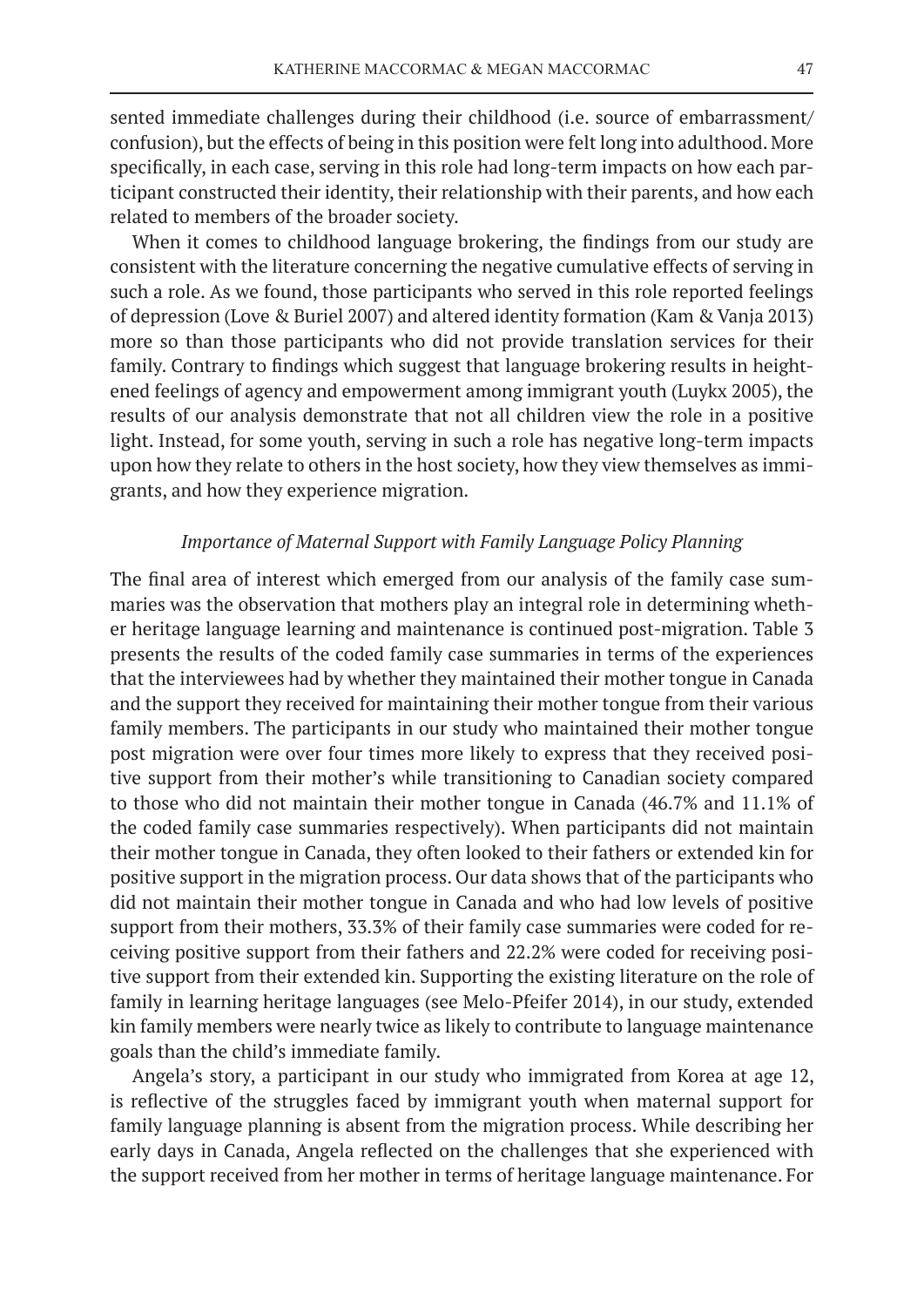Angela, because her mother provided little support for language maintenance, she felt that she had to hide the desire to preserve her native language and culture from her mother. During her interview, Angela stated that she believed her parents wanted her to integrate and settle in as fast as possible, so they provided very little support for her to maintain contact with her native Korean language and culture. However, feeling isolated from her new peers in Canada due to her lack of knowledge of English and French, Angela longed to have a connection back to Korea and her sense of being Korean. As a result, she sought out covert methods in order to hide this desire from her parents and circumvent the language policy that they adopted as a family:

calling my friends over the…over the phone early in the morning because that would be like nighttime in Korea. I didn't want my parents to know that I was calling my friends in Korea so I put myself in my closet but my Mom happened to be in the bathroom and the closet and the bathroom were connected so just and there's a wall between…only a wall between us. She heard all our conversations and so she was like "Angela what are you doing!"

Table 3. Percentage of the case summaries coded in relation to the interviewee's experiences by family member support

|                                               | Percentage distribution |                                           |           |  |  |
|-----------------------------------------------|-------------------------|-------------------------------------------|-----------|--|--|
|                                               |                         | <b>MAINTAINED MOTHER TONGUE IN CANADA</b> |           |  |  |
|                                               | Yes                     | No                                        | Total     |  |  |
| <b>Mother's support</b>                       |                         |                                           |           |  |  |
| Positive                                      | 46.7                    | 11.1                                      | 33.33     |  |  |
| Negative                                      | 13.3                    | 22.2                                      | 16.67     |  |  |
| <b>Father's support</b>                       |                         |                                           |           |  |  |
| Positive                                      | 20.0                    | 33.3                                      | 25.00     |  |  |
| Negative                                      | 6.7                     | 11.1                                      | 8.33      |  |  |
| <b>Extended family support</b>                |                         |                                           |           |  |  |
| Positive                                      | 13.3                    | 22.2                                      | 16.67     |  |  |
| Negative                                      | 0.00                    | 0.00                                      | 0.00      |  |  |
| Total                                         | 100%                    | 100%                                      | 100%      |  |  |
| (N) *number of coded family case<br>summaries | 10 (76.9%)              | $3(23.1)\%$                               | 13 (100%) |  |  |

Through sharing this memory, Angela described herself as living in-between worlds having to present herself one way to her parents while seeking ways to gain access to her previous pre-migration life.

By contrast, Joanna, a participant in our study who immigrated when she was seven years old from Korea, remembered feeling as though her father feared his children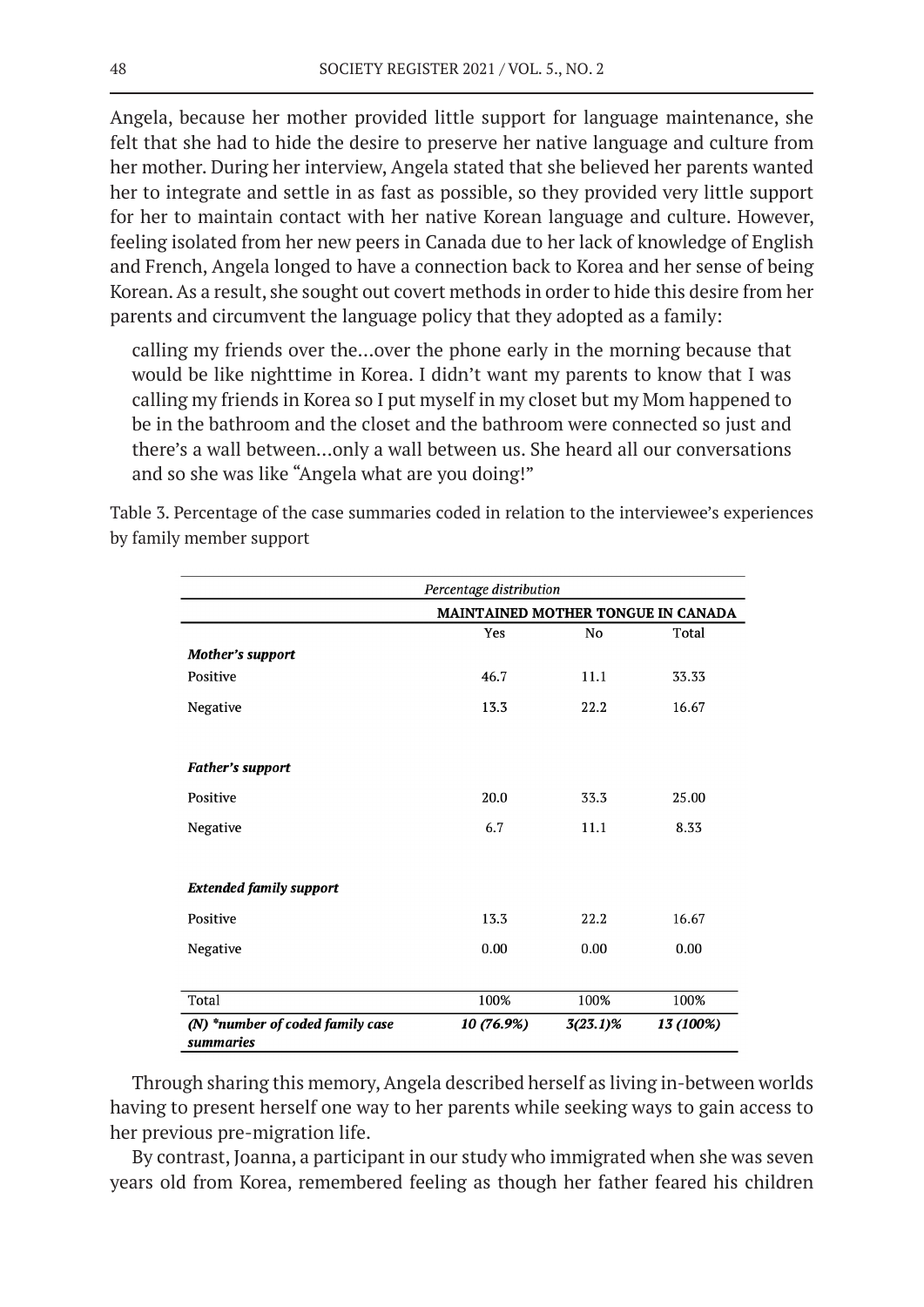were losing their knowledge of Korean. As such, he chose to adapt the family language policy put in place pre-migration so that the family unit only spoke Korean at home while adjusting to life in Canada. To achieve this goal, he went so far as to:

…put a sign on the wall that says Speak Korean! in the house—We [my brother and I] would like mess around with the sign and write different stuff on it. So I guess it was more like our parents were trying to like force the Korean language onto us so we don't like forget it. But, yeah by that time I think we were trying... we were maintaining also like our Korean identity culturally.

As seen in this example, Joanna and her brother rebelled against their father's strict language policy by destroying the sign outlining the family language policy. In her interview, Joanna explained that their response to the family language policy was fueled by the observation that the Korean language held very little value outside their home where all their daily interactions were conducted in English or French.

For participant's whose parents did not form a solid language policy either pre- or post-migration, they often looked to extended kin to support their personal linguistic goals. For example, Eliza, an immigrant from China, felt that she did not have any support at home from her parents to learn either English, French or Mandarin. Growing up in China prior to immigrating to Canada, she saw her aunt develop linguistic skills for her job at a Japanese company and dreamed of being like her one day. Reflecting on her childhood she said:

I had like my aunt for example worked for a Japanese company so she learned a lot of Japanese so I would say like on the languages front there was a strong influence. I would say I had a passion for different cultures or curiosity towards different cultures even at a young age. Um, I don't know if that was ah typical of the Chinese person, but you know I would always look up to my aunt and be like 'Oh she's always going to a Western restaurant and eating with a fork and knife' and that's so cool and I want to be like that you know.

In this case, because Eliza lacked the linguistic support at home to navigate her new life in the host society, the example set forth by her extended kin served as inspiration to learn new languages. By examining Eliza's story, and those of other participants, we find that our results are consistent with the literature on language and migration which suggests that mother's play an integral role in maintaining heritage language learning post migration. Just as these studies have found, our participants were forced to seek out support from their father's or extended kin when their mothers did not provide direct guidance on learning languages or maintaining heritage languages post-migration (Kwon 2017).

#### **DISCUSSION AND CONCLUSION**

Our study examined the ways that parental decisions made throughout an immigrant child's life course regarding language use and learning shape their multilingual identity and attitude towards the use of multiple languages in their everyday adult life. The results of our study suggest that the linguistic decisions parents make in the early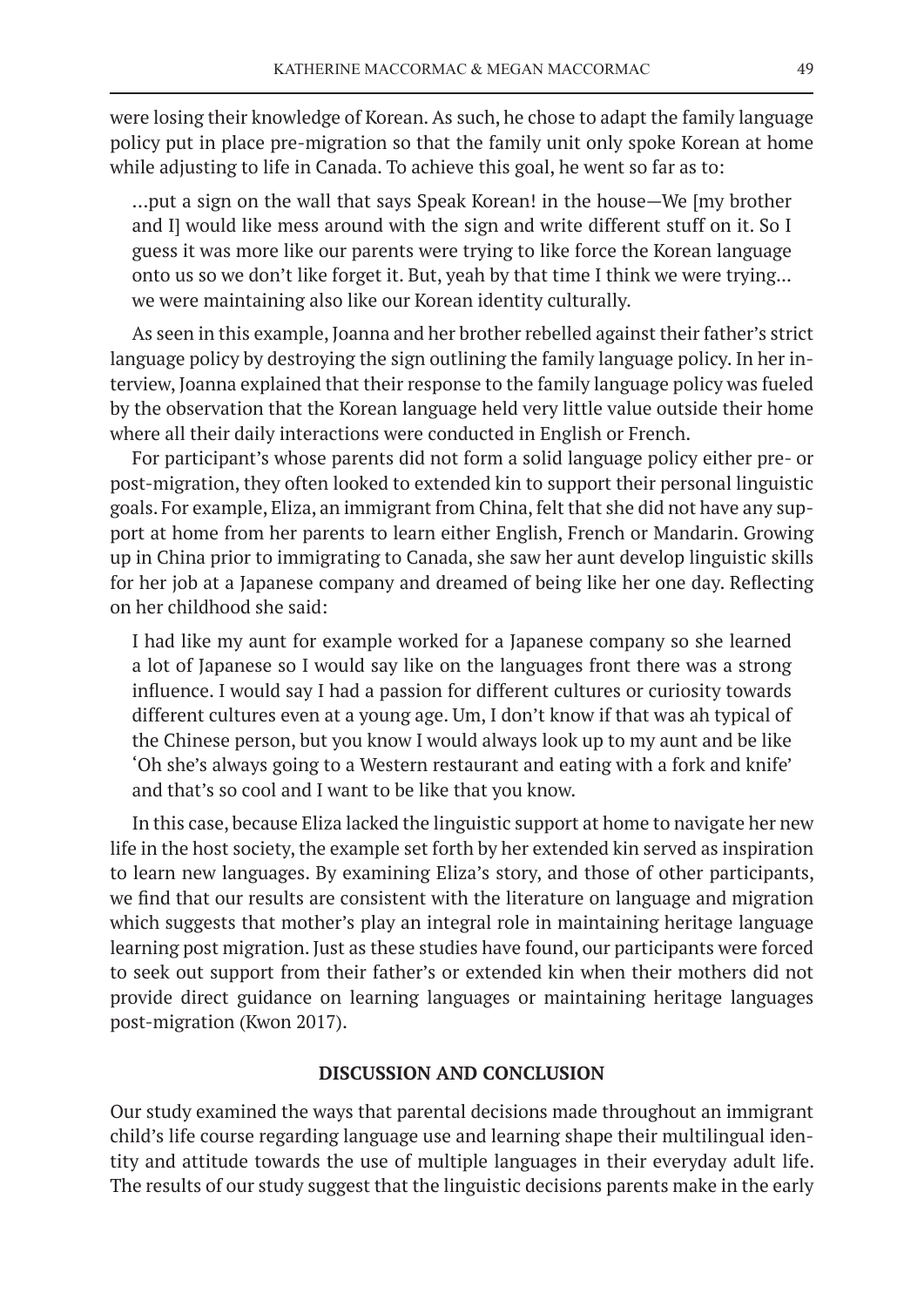years of an immigrant youths' life have lasting impacts upon how immigrant youth connect to family members and their native language and culture in adulthood. From working with our participants, we found that when immigrant parents create either a flexible or strict family language policy and adapt it to the evolving needs of immigrant youth, such policies produce more positive experiences in the migration and early settlement processes. Consistent with the literature (see Bammer 1994; Fishman 2001), we conclude that when parents do not create a language policy or provide linguistic support to their children pre- or post-migration, immigrant youth are more likely to experience a negative transition to the host society and find it difficult to connect to their parents in adulthood.

A significant finding shared with the majority of participants in our study was that early childhood experiences as a language broker created residual feelings of resentment by the immigrant youth towards their parents. Our findings support those in the literature, (see Kam & Vanja 2013) which show that the role of language brokering for immigrant children has several negative effects in terms of role reversals and identity formation processes. For the participants in our study, the childhood pressures of having to translate for their parents in school settings made them feel separated from their Canadian-born peers. From listening to their migration stories, we believe that schools can play an important role in creating a smoother transition for immigrant youth to life in the host society by 1) validating the diverse linguistic and cultural repertoires of immigrant youth in Canada through the incorporation of multilingual practices into curricular planning and 2) providing translation services to facilitate communication between home and school. In doing so, immigrant youth will have access to the linguistic tools and support that they need to successfully transition to their post-migration lives.

In our study, gendered differences were found in terms of the adult family members which immigrant children relied upon to seek positive support in maintaining their mother tongue. In accordance with previous findings, we found that when immigrant children lose their mother tongue in the host society, they will increasingly seek support from their fathers and extended kin to support their continued language learning of their heritage languages and connect to their past identity. As such, just as previous studies have found, we concur that mothers play an important role in maintaining and encouraging the use of heritage language learning post-migration (Nesteruk 2010; Tannenbaum 2003). From working with our participants', we too found that when immigrant youth lack linguistic support from their mothers in their transition to the host society, they often feel that they are living in-between worlds as they try to maintain a connection to the past while imagining their post-migration lives. Consequently, to better support their children in the transition to the host society, we argue that it is important for immigrant parents to recognize the unique identity processes and struggles involved in their children's post-migration lives and be prepared to adapt family language policies to meet their evolving linguistic and cultural needs. In doing so, they will provide their children with the necessary linguistic support to transition to life in the host society.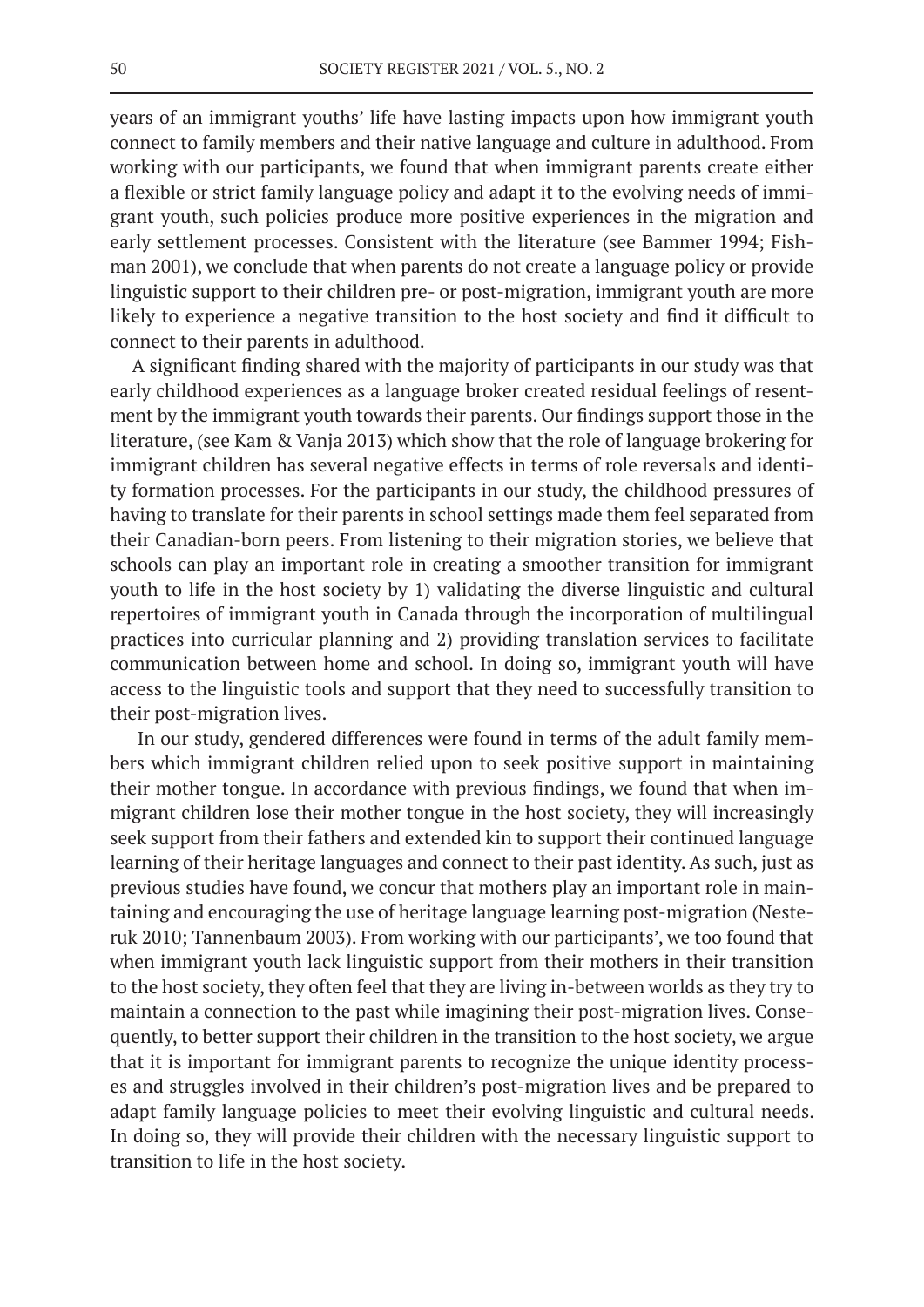#### **LIMITATIONS**

Our study had two main limitations the first being that we only had participants who identify as female take part in the research. During the recruitment process, participation in the study was open to all those eligible participants who met the inclusion criteria regardless of their gender identification. In the end, the recruitment process resulted in a higher proportion of females consenting to take part in the research than those who identified as male (13:3). Although three male participants were enrolled in the study, all three were removed as a result of being lost to follow-up. In the end, thirteen participants, all of which identified as female, remained in the study and completed all phases of data collection. The second limitation involved the participants having a similar demographic history in terms of settlement patterns upon arrival to Canada. Of the thirteen participants who completed all stages of data collection, only two settled with their families outside the province of Ontario namely in Québec and British Columbia, Canada respectively. However, due to parental decisions regarding settlement/economic opportunities after immigration to Canada, both participants eventually relocated with their families to Ontario, Canada where they completed the remainder of their schooling.

# **FUTURE RESEARCH**

Based on our findings, future research in the area of language, migration and youth identity studies might involve combining survey data with in-depth follow-up interviews in order to gather and compare a wider range of experiences stories from multilingual students who grew up in different Canadian or global social contexts. Furthermore, there are few studies within the field which have focused on the impacts for adults with low linguistic abilities living in a bilingual nation. As such, we believe if future research combined multigenerational data from grandparents, parents, and children, the field of language, migration, and youth identity studies research would have a better understanding of the processes involved in the creation of family language policies and the effects these policies have over several generations.

**FUNDING:** This research received no external funding. **CONFLICT OF INTEREST:** The authors declare no conflict of interest.

#### **REFERENCES**

- Ayres, Lioness. 2008. "Narrative interview." Pp. 545–546 in *The Sage Encyclopedia of Qualitative Research Methods*, edited by L. M. Given. Thousand Oaks, CA: Sage Publications Inc.
- Bacallao, Martica L. & Paul R. Smokowski. 2007. "The Costs of Getting Ahead: Mexican Family System Changes after Immigration." *Family Relations* 56(1): 52–66.
- Bammer, Angelika. 1994. "Mother tongues and other strangers: Writing 'family' across cultural divides." Pp. 90–109 in *Displacements: Cultural identities in question*, ed-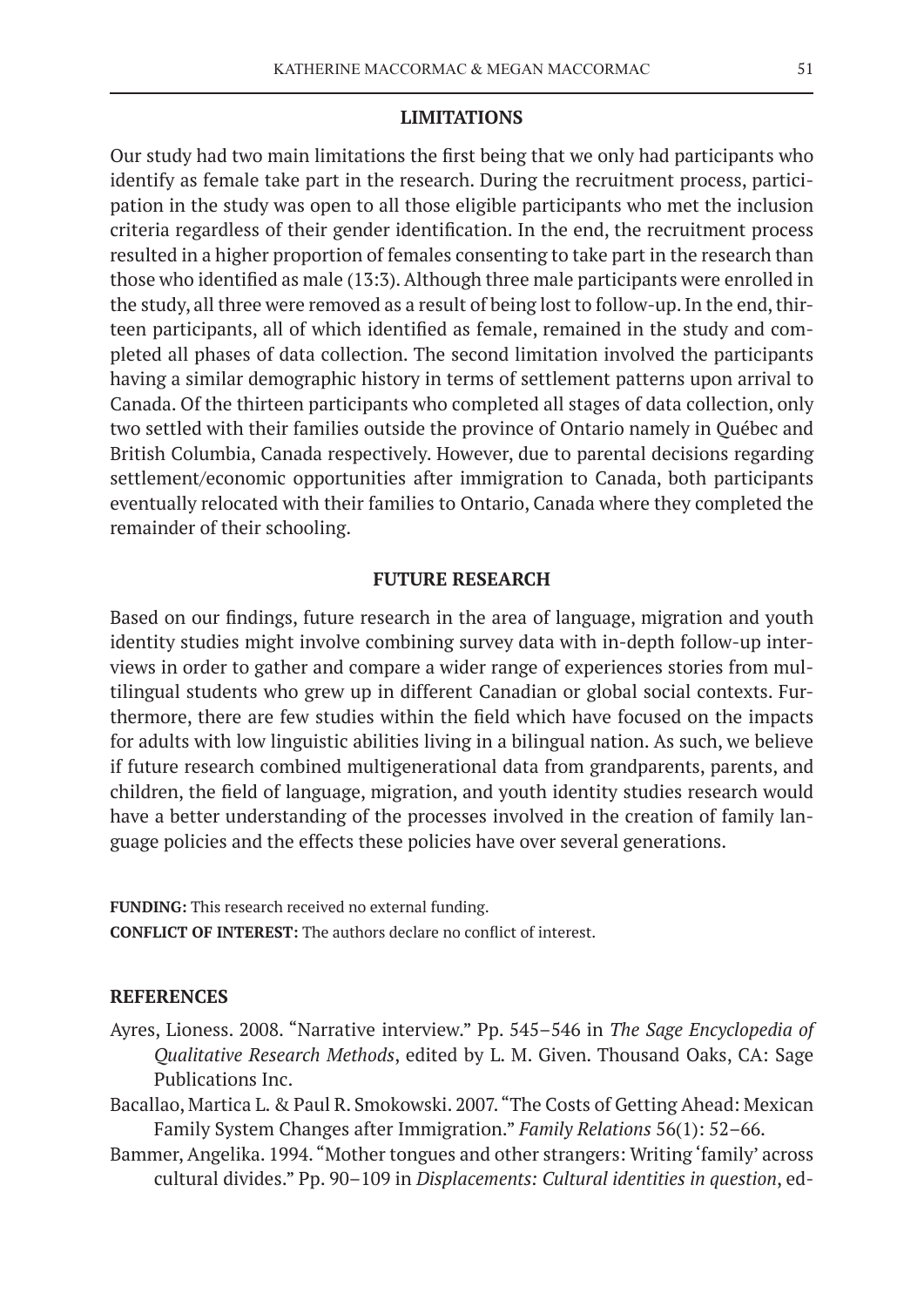ited by A. Bammer. Bloomington, IN: Indiana University.

- Bodvarsson, Orn Bodvar & Hendrik Van den Berg. 2013. *The economics of immigration: Theory and policy*. Dordrecht, Germany: Springer.
- Brown, Clara Lee. 2009. "Heritage Language and Ethnic Identity: A Case Study of Korean-American College Students." *International Journal of Multicultural Education* 11(1).
- Calasanti, Toni M. & Kathleen F. Slevin. 2006. *Age Matters : Realigning Feminist Thinking / Edited by Toni M. Calasanti and Kathleen F. Slevin.* New York: Routledge.
- Canagarajah, A. Suresh. 2008. "Language Shift and the Family: Questions from the Sri Lankan Tamil Diaspora 1." *Journal of Sociolinguistics* 12(2): 143–76.
- Corsaro, William A. 2018. *The Sociology of childhood*. Thousand Oaks, CA: Sage Publications.
- Cummins, Jim. 2014. "Rethinking Pedagogical Assumptions in Canadian French Immersion
- Programs." *Journal of Immersion and Content-Based Language Education* 2(1): 3–22.
- Curdt-Christiansen, Xiao. 2009. "Invisible and Visible Language Planning: Ideological Factors in the Family Language Policy of Chinese Immigrant Families in Quebec." *Language Policy* 8(4): 351–75.
- Dannefer, Dale. 2003. "Whose life course is it, anyway? Diversity and 'linked lives in global perspective.'" Pp. 259-268 in *Invitation to the life course: Towards new understandings of later life,* edited by Settersten & R. Amityville, NY: Baywood Publishing Company.
- Elder, Glen H. 1994. "Time, Human Agency, and Social Change: Perspectives on the Life Course." *Social Psychology Quarterly* 57(1): 4–15.
- Elder, Glen H. Jr., Monica Johnson, & Robert Crosnoe. 2003. "The emergence and development of life course theory." Pp. 3–19 in *Handbook of the life course*, edited by J. T. Mortimer & M. J. Shanahan. New York, NY: Kluwer Academic/Plenum Publishers.
- Espín, Oliva M. 2006. "Gender, sexuality, language, and migration." Pp. 241–258 in *Cultural psychology of immigrants*, edited by R. Mahalingam. Mahwah, NJ: Erlbaum.
- Ewart, Gestny & Stan Straw. 2001. "Literacy Instruction in Two French Immersion Classrooms in Western Canada." *Language, Culture and Curriculum* 14(2): 187–99.
- Feliciano, Cynthia. 2001. "The Benefits of Biculturalism: Exposure to Immigrant Culture and Dropping Out of School Among Asian and Latino Youths." *Social Science Quarterly* 82(4): 865–79.
- Ferraro, Kenneth F. & Tetyana Pylypiv Shippee. 2009. "Aging and Cumulative Inequality: How Does Inequality Get Under the Skin?" *The Gerontologist* 49(3): 333–43.
- Fishman, Joshua A. 2001. "From theory to practice (and vice versa): Review, reconsideration and reiteration." Pp. 451–483 in *Can Threatened Languages Be Saved?,* edited by J. Fishman. Berlin: Mouton de Gruyter.
- Fishman, Joshua A. 1991. *Reversing Language Shift: Theoretical and Empirical Foundations ofAssistance to Threatened Languages*. Clevedon: Multilingual Matters.
- Fishman, Joshua A. 1965. "Bilingualism, Intelligence and Language Learning." *The*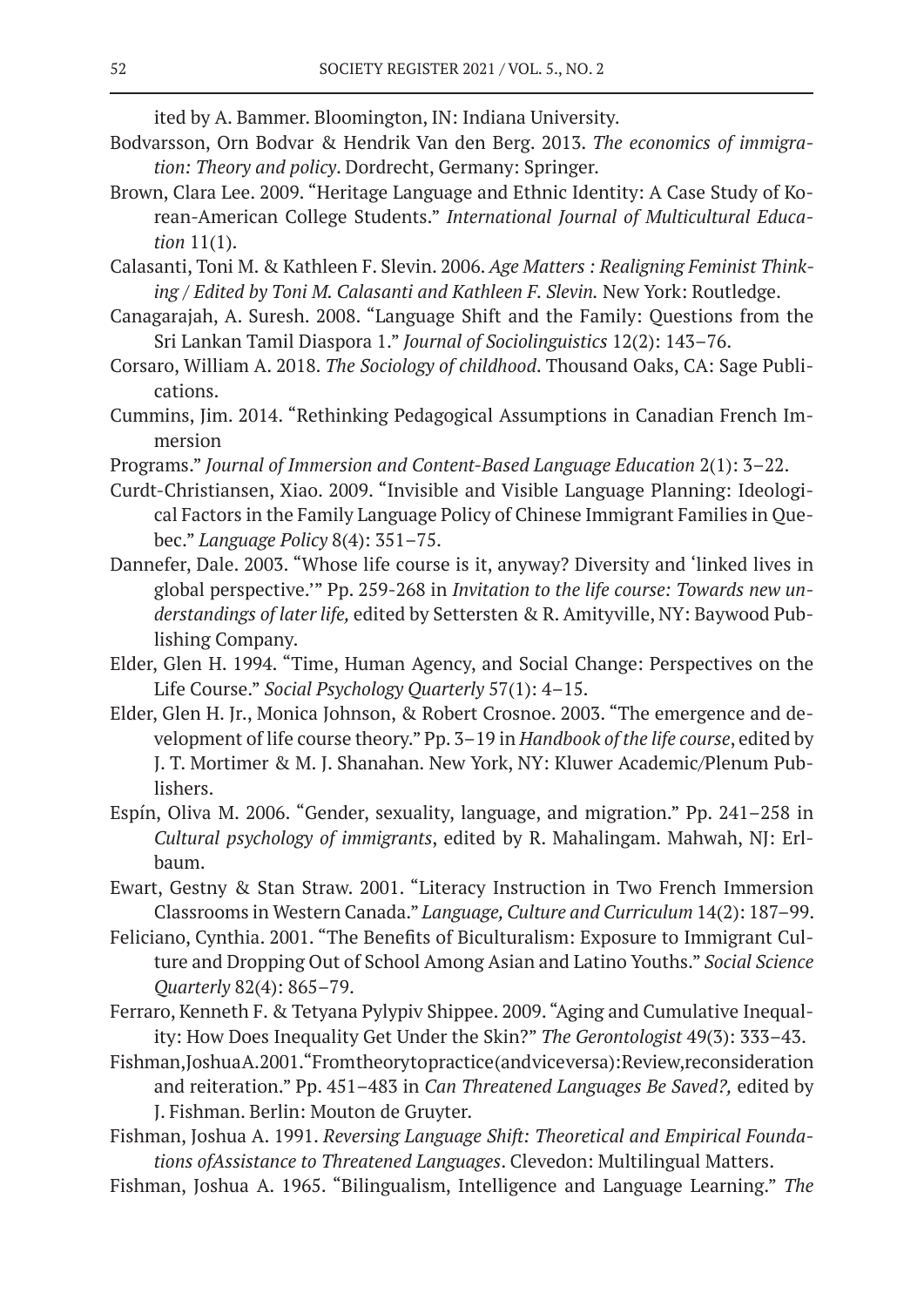*Modern Language Journal (Boulder, Colo.)* 49(4): 227–37.

- Garbarski, Dana. 2014. "The Interplay Between Child and Maternal Health: Reciprocal Relationships and Cumulative Disadvantage During Childhood and Adolescence." *Journal of Health and Social Behavior* 55(1): 91–106.
- Glick, Jennifer E. 2010. "Connecting Complex Processes: A Decade of Research on Immigrant Families." *Journal of Marriage and Family* 72(3): 498–515.
- Glick, Jennifer E., Laquitta Walker, & Luciana Luz. 2013. "Linguistic Isolation in the Home and Community: Protection or Risk for Young Children?" *Social Science Research* 42(1): 140–54.
- Hagan, John, Ross Macmillan, & Blair Wheaton. 1996. "New Kid in Town: Social Capital and the Life Course Effects of Family Migration on Children." *American Sociological Review* 61(3): 368–85.
- Han, Wen-Jui & Chien-Chung Huang. 2010. "The Forgotten Treasure: Bilingualism and Asian Children's Emotional and Behavioral health. (RESEARCH AND PRAC-TICE) (Author abstract)(Report)." *The American Journal of Public Health* 100(5): 831–38.
- Hurtado, Aída & Luis A. Vega. 2004. "Shift Happens: Spanish and English Transmission Between Parents and Their Children." *Journal of Social Issues* 60(1): 137–55.
- Hutchinson, Elizabeth D. 2007. "A life course perspective." Pp. 1–38 in *Dimensions of human behavior: The changing life course*, edited by E. D. Hutchinson. Thousand Oaks, CA: Sage.
- Jasso, Guillermina. 2003. "Migration, Human Development, and the Life Course." Pp. 331-364 in *Handbook of the life course*, edited by J. T. Mortimer & M. J. Shanahan. Boston, MA: Springer.
- Kam, Jennifer A. & Vanja Lazarevic. 2013. "The Stressful (and Not So Stressful) Nature of Language Brokering: Identifying When Brokering Functions as a Cultural Stressor for Latino Immigrant Children in Early Adolescence." *Journal of Youth and Adolescence* 43(12): 1994–2011.
- Kartch, Falon. 2017. "Narrative interviewing." Pp. 1073–1075 in *The Sage Encyclopedia of Communication Research Methods*, edited by M. Allen. Thousand Oaks, CA: Sage Publications Inc.
- Kang, Hyun-Sook. 2015. "Korean Families in America: Their Family Language Policies and

Home-Language Maintenance." *Bilingual Research Journal* 38(3): 275–91.

- Kaveh, Yalda. 2018. "Family Language Policy and Maintenance of Persian: The Stories of Iranian Immigrant Families in the Northeast, USA." *Language Policy* 17(4): 443–77.
- Kim Seongeun, Kate Conway-Turner, Bahira Sherif-Trask, & Tara Woolfolk. 2006. "Reconstructing Mothering Among Korean Immigrant Working Class Women in the United States." *Journal of Comparative Family Studies* 37(1): 43–58.
- King, Kendal A., Lyn Fogle, & Aubrey Logan-Terry. 2008. "Family language policy." *Language and Linguistics Compass* 2(5): 907–9l22.
- King, Kendall A. & Lyn Fogle. 2013. "Family language policy and bilingual parenting." *Language teaching* 46(2): 172–194.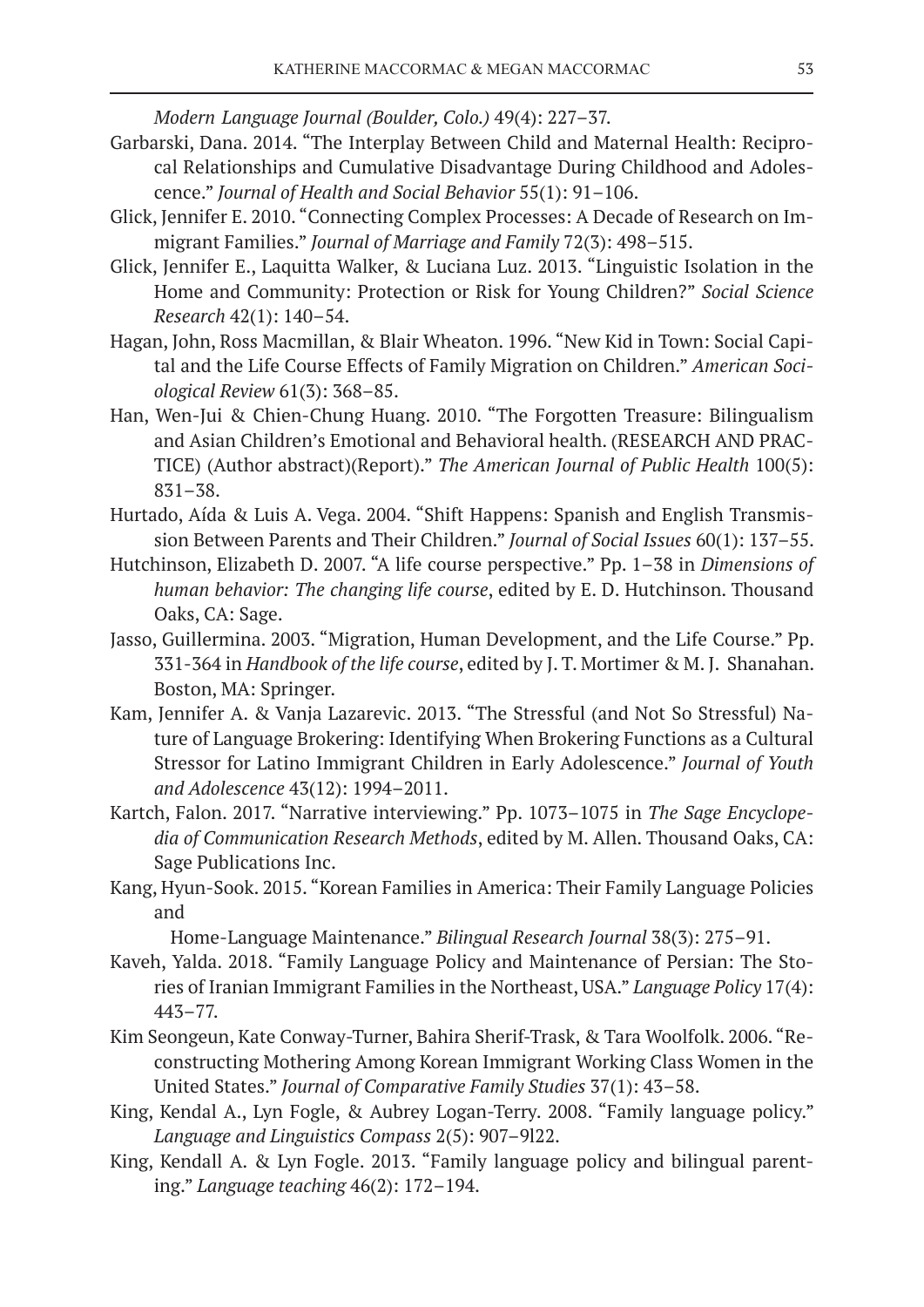- Knafl, Kathleen A. & Lioness Ayres. 1996. "Managing Large Qualitative Data Sets in Family Research." *Journal of Family Nursing* 2(4): 350–64.
- Kwon, Jungmin. 2017. "Immigrant Mothers' Beliefs and Transnational Strategies for Their Children's Heritage Language Maintenance." *Language and Education* 31(6): 495–508.
- Love, Julia A. & Raymond Buriel. 2007. "Language Brokering, Autonomy, Parent-Child Bonding, Biculturalism, and Depression: A Study of Mexican American Adolescents From Immigrant Families." *Hispanic Journal of Behavioral Sciences* 29(4): 472–91.
- Luykx, Aurolyn. 2005. "Children as socializing agents: Family language policy in situations of
- language shift." Pp. 1407–14 in *Proceedings of the 4th international symposium on bilingualism*, edited by J. Cohen et al. Somerville, MA: Cascadilla Press.
- Mady, Callie. 2012. *"Official language bilingualism to the exclusion of multilingualism: Immigrant student perspectives on French as a second official language in 'English-dominant' Canada." Language and Intercultural Communication* 12(1): 74.
- Mayer, Karl Ulrich. 2009. "New Directions in Life Course Research." *Annual Review of Sociology* 35: 413–33.
- Melo-Pfeifer, Sílvia. 2014. "The Role of the Family in Heritage Language Use and Learning: Impact on Heritage Language Policies." *International Journal of Bilingual Education and Bilingualism* 18(1): 26–44.
- Moen, Phyllis & Elaine Hernandez. 2009. "Social convoys: studying linked lives in time, context, and motion." Pp. 258–279 in *The Craft of Life Course Research*, edited by G. H. Elder & J. Z. Giele. New York, NY: Guilford Press.
- Nesteruk, Olena. 2010. "Heritage Language Maintenance and Loss Among the Children of Eastern European Immigrants in the USA." *Journal of Multilingual and Multicultural Development* 31(3): 271–86.
- Odrowąż-Coates, Anna. 2019. *Socio-educational factors and the soft power of language*. Lanham, MD: Lexington Books.
- Park, Mi Yung. 2017. "Resisting Linguistic and Ethnic Marginalization: Voices of Southeast Asian Marriage-Migrant Women in Korea." *Language and Intercultural Communication* 17(2): 118–34.
- Schwartz, Mila. 2010. "Family language policy: Core issues of an emerging field." *Applied Linguistics Review* 1(1): 171–192.
- Stevens, Gillian & Hiromi Ishizawa. 2007. "Variation Among Siblings in the Use of a Non–English Language." *Journal of Family Issues* 28(8): 1008–25.
- Tannenbaum, Michal. 2003. "The Multifaceted Aspects of Language Maintenance: A New Measure for Its Assessment in Immigrant Families." *International Journal of Bilingual Education and Bilingualism* 6(5): 374–93.
- Touminen, Anne. 1999. "Who Decided the Home Lagnuage? A Look at Multilingual Families." *International Journal of the Sociology of Language* 140: 59–76.
- Willson, Andrea, Kim Shuey, & Glen Elder. 2007. "Cumulative Advantage Processes as Mechanisms of Inequality in Life Course Health." *The American Journal of Sociology* 112(6): 1886–1924.